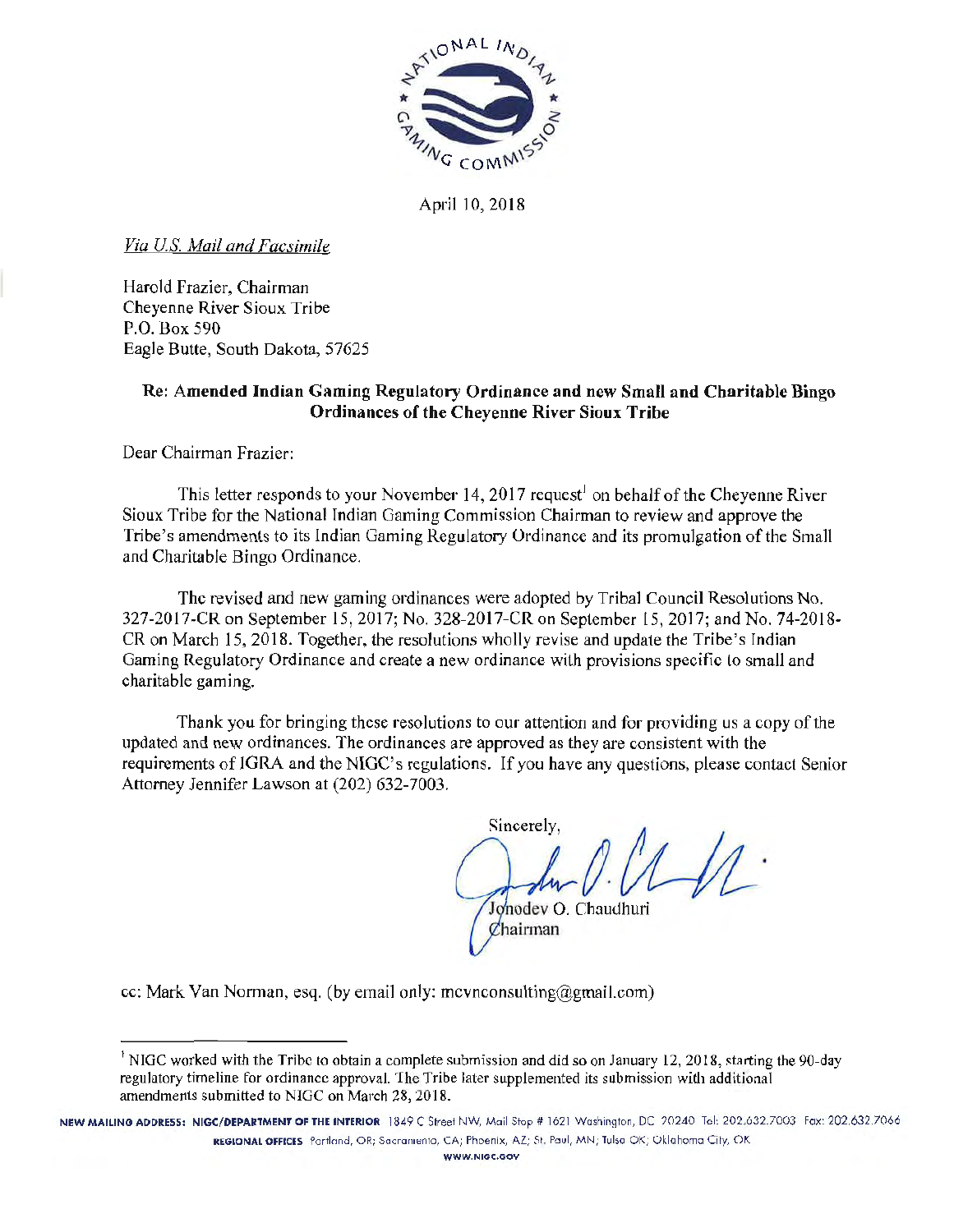**CHAIRMAN** Harold C. Frazier

SECRETARY EvAnn White Feather

TREASURER Benita Clark

VICE-CHAIRMAN Robert Chasing Hawk, Sr.



P.O. 8ox590 Eagle Butte, South Dakota 57625 Phone: (605) 964-4155 Fax: (605)964-4151

- 
- Robert Chasing Hawk, Sr. DATE 03/15/18
- TO SUPERINTENDENT, Cheyenne River Agency
- FROM Ev Ann White Feather, Tribal Secreta
- **SUBJECT** Resolution No. 74-2018-CR: That the Cheyenne River Sioux Tribal Council hereby amends the Tribe's small and Charitable Bingo Ordinance, enacted by Resolution No. 327-2017-CR, by striking the existing language of Section 4 and replacing it with the following language: 4. Licensing of Persons for Charitable Bingo Operation. AU management or key employees In the conduct of Charitable Bingo under this Ordinance must be licensed In accordance with the Indian Gaming Regulatory Act, NIGC regulations, and the Cheyenne River Sioux Tribe Indian Gaming Regulatory Ordinance. The CRST Indian Gaming Regulatory Commission shall assist the Bingo Board by conducting background checks and licensing Bingo management and key employees. Additionally., bingo employees shall be subject to drug testing in connection with their appointment ln accordance with standards and procedures established for drug testing of tribal employees generally, ETC. and contains the provision.

Transmitted herewith are an original and two (2) copies of Resolution No. 74-2018-CR which was duly adopted by the Cheyenne River Sioux Triba' Council during its Special Session held on March 14, 2018.

Cc: Chairman Treasurer Administrative Officer Tribal Comptroller Central Records Committee Secretary District Officers (6) Legal Department File/2

The blue represents the thunderclouds above the world where live the thunder birds who control the four winds. The rainbow is for the Cheyenne River Sioux people who are keepens of the Most Sacred Calf Pipe, a gift from the White Buffalo Calf Maiden. The eagle feathers at th e edges of the rim of the world represent the spotted eagle who is the protector of all Lakota. The two pipes fused together are for unity. One pipe is for the Lakota, the other for all the other Indian Nations. The yellow hoops represent the Sacred Hoop, which shall not be broken. The Sacred Calf Pipe Bu note in red represents Wakan Tanka - The Great Mystery. All the colors of the Lakota are visible. The red, yellow, black and white represent the fo ur major races. The blue is for heaven and the green for Mother Earth.

#### TRIBAL COUNCIL MEMBERS

DISTRICT<sub>1</sub> Bernita In The Woods Bryce In The Wood&

> DISTRICT<sub>2</sub> Theodore Knife, Jr.

> > DISTRICT<sub>3</sub> Edward Widow John C. Kessler

**OISTRICT 4** James L. Pearman Kevin Kedder Merrie Miiier Mark J. Knight

**TRIBAL MEMORANDUM** DISTRICT 5 Ryman LeBeau Raymond Uses The Knife<br>Robert Chasing Hawk, Sr. Derek Bartlett

> DISTRICT<sub>6</sub> Tuffy Thompson Wade Tater Ward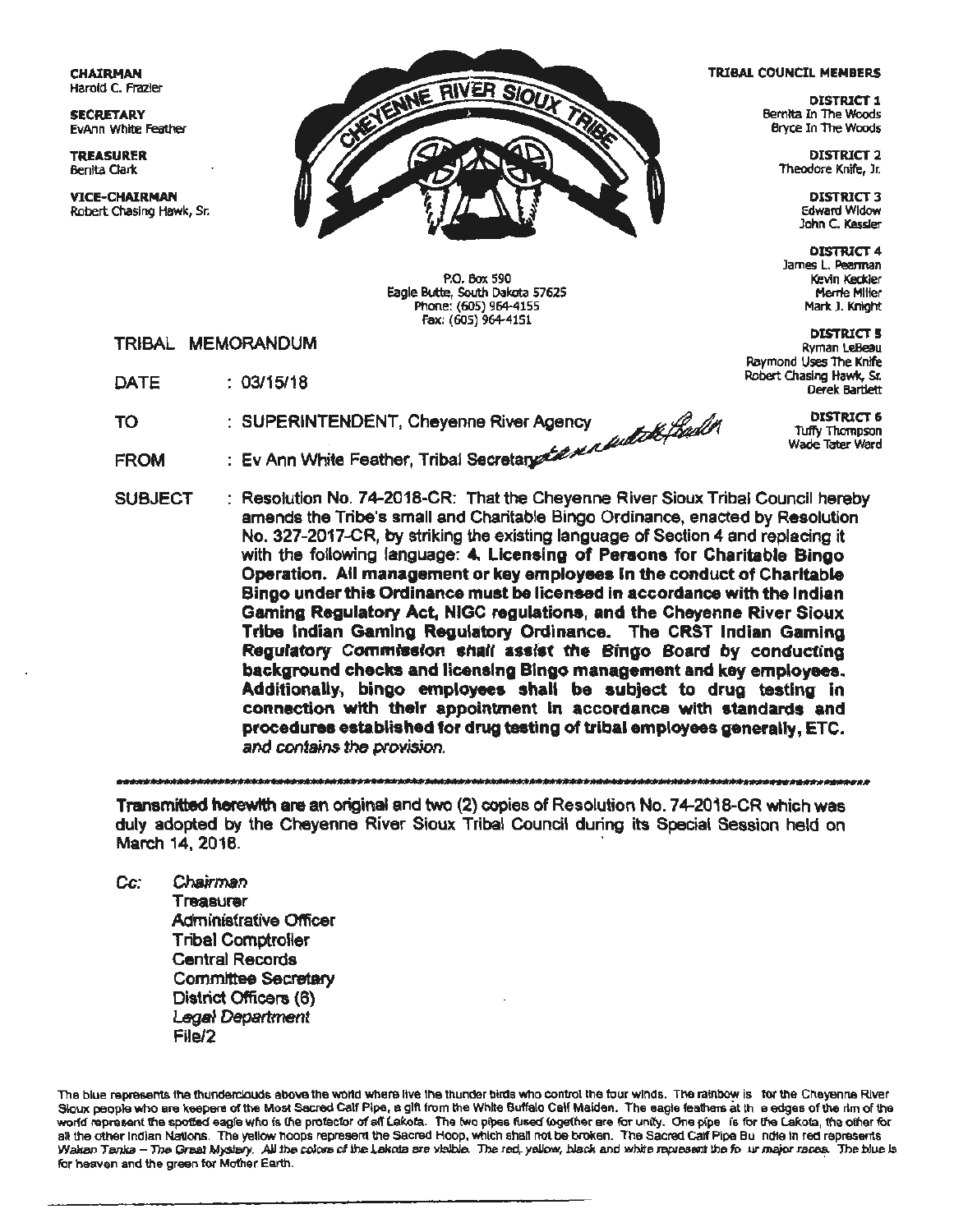### RESOLUTION NO. 74-2018-CR

- WHEREAS, the Cheyenne River Sioux Tribe of South Dakota is an unincorporated Tribe of Indians, having accepted the provisions of the Act of June 18, 1934 [48] Stat. 984]; and
- WHEREAS, the Tribe, in order to establish its tribal organization, to conserve its tribal property, to develop its common resources, and to promote the general welfare of its people, has ordained and established a Constitution and By· Laws; and
- WHEREAS, pursuant to Article Ill, sec. 1, of the Constitution, the Tribal Council is the governing body of the Tribe; and
- WHEREAS, on September 6, 2017, the Cheyenne River Sioux Tribe enacted the Small and Charitable Bingo Ordinance by Resolution No. 327-2017-CR to regulate the Tribe's Small Charitable Bingo Operation, and enacted the lndian Gaming Regulatory Ordinance by Resolution No. 328-2017-CR to govern Class II and Class Ill Indian gaming more generally on the Indian lands of the Cheyenne River Sioux Tribe; and
- WHEREAS, the Cheyenne River Sioux Tribe submitted said Ordinances for review and approval by the National Indian Gaming Commission, as required by the Indian Gaming Regulatory Act (°IGRA"), 25 U.S.C. sec. 2701, *et seq.;* and
- WHEREAS, the Nationa' 'ndian Gaming Commission's General Counsel Office . requested the *changes* set forth below prior to approval of said Ordinances, and in order to expedite approval of said Ordinances, the Cheyenne River Sioux Tribe accepts the proposed changes in accordance with the IGRA; now
- THEREFORE BE IT RESOLVED, that the Cheyenne River Sioux Tribal Council hereby amends the Tribe's Small and Charitable Bingo Ordinance, enacted by Resolution No. 327-2017-CR, by striking the existing language of Section 4 and replacing it with the following language:

4. Licensing of Persons for Charitable Bingo Operation. AH management or key emp(oyees fn the conduct of Charitable Bingo under this Ordinance must be licensed in accordance with the Indian Gaming Regulatory Act, NIGC regulations, and the Cheyenne River Sioux Tribe Indian Gaming Regulatory Ordinance. The CRST Indian Gaming Regulatory Commission shall assist the Bingo Board by conducting background checks and licensing Bingo management and key employees.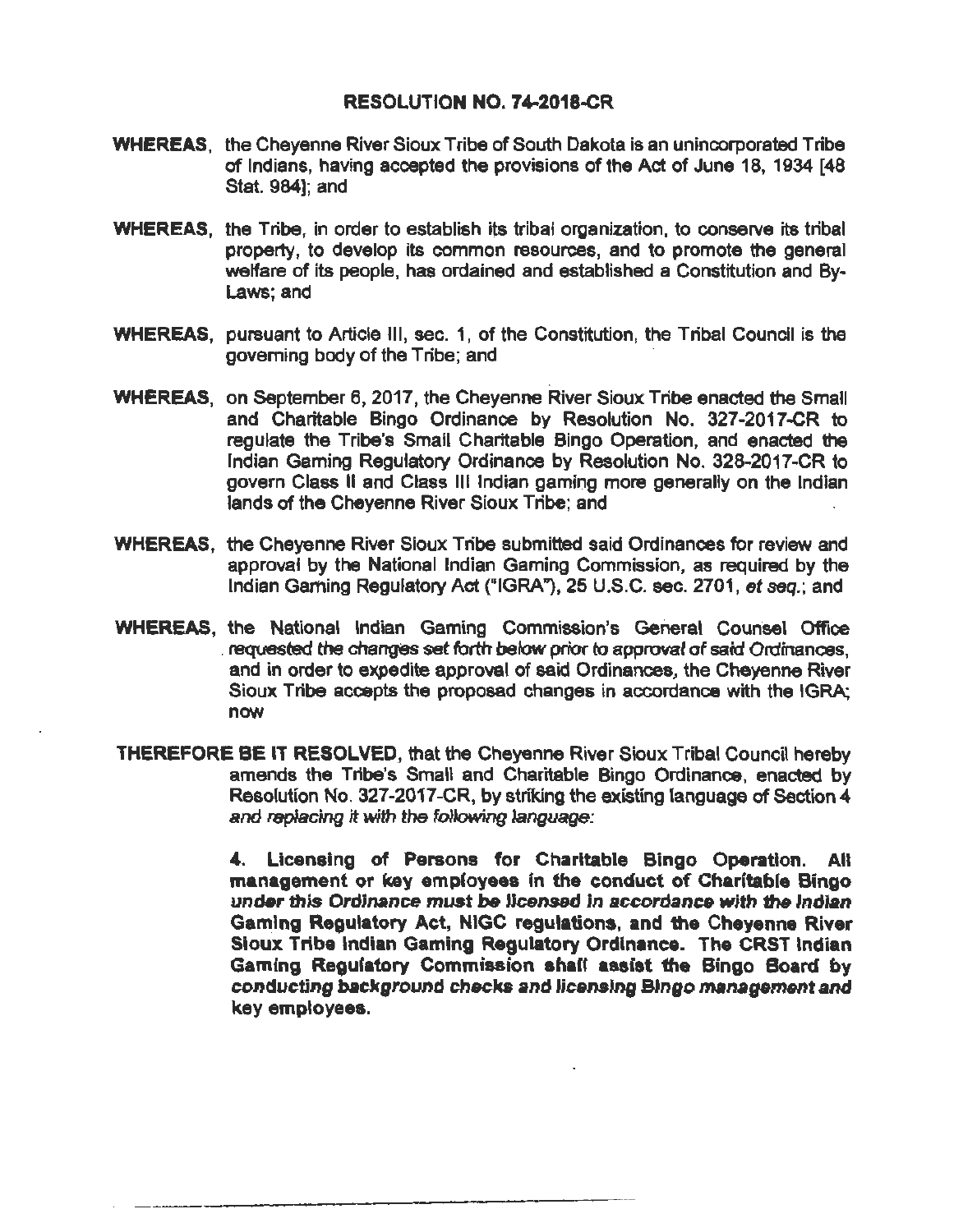### RESOLUTION NO. 74-2018-CR Page Two!

Additionally, bingo employees shall be subject to drug testing in connection with their appointment in accordance with standards and procedures eatablished for drug testing oftriba1 employees generally.

BE IT FURTHER RESOLVED, that the Cheyenne River Sioux Tribal Council further amends the Tribe's Small and Charitable Bingo Ordinance, enacted by Resolution No. 327-2017-CR, by adding a new Section 7 as follows:

> 7. Conduct of Class II Charitable Bingo and Gaming. In addition to the specific provisions set forth herein, Class 11 Charitable Bingo and Gaming shall be conducted in accordance with the Indian Gaming Regulatory Act, NIGC Regulations, and the Cheyenne River Sioux Tribe Indian Gaming Regulatory Ordinance.

BE IT FURTHER RESOLVED, that the Cheyenne River Sioux Tribal Council hereby amends the Indian Gaming Regulatory Ordinance, enacted by Resolution No. 328-2017-CR. by adding the following sentence to the end of Section  $32:$ 

> The Cheyenne River Sioux Tribe Small and Charitable Bingo Ordinance on Small and Charitable Bingo Operations more fully details the regulatory structure of the Tribe's Charitable Bingo operations and is intended to be read together with this Ordinance.

- BE IT FURTHER RESOLVED, that the Cheyenne River Sioux Tribal Council hereby authorizes and directs the Secretary of the Cheyenne River Sioux Tribe to publish the foregoing amendments for thirty (30) days in one or more newspapers of general circulation on the Cheyenne River Indian Reservation; and
- BE IT FURTHER AND FINALLY RESOLVED, that nothing in this resolution diminishes, divests, alters, or otherwise affects any inherent, treaty, statutory or other rights of the Cheyenne River Sioux Tribe over the property or activities described herein. The Cheyenne River Sioux Tribe expressly retains all rights and authority over the property and activities described herein, including but not limited to legislative, regulatory, adjudicatory, and taxing powers.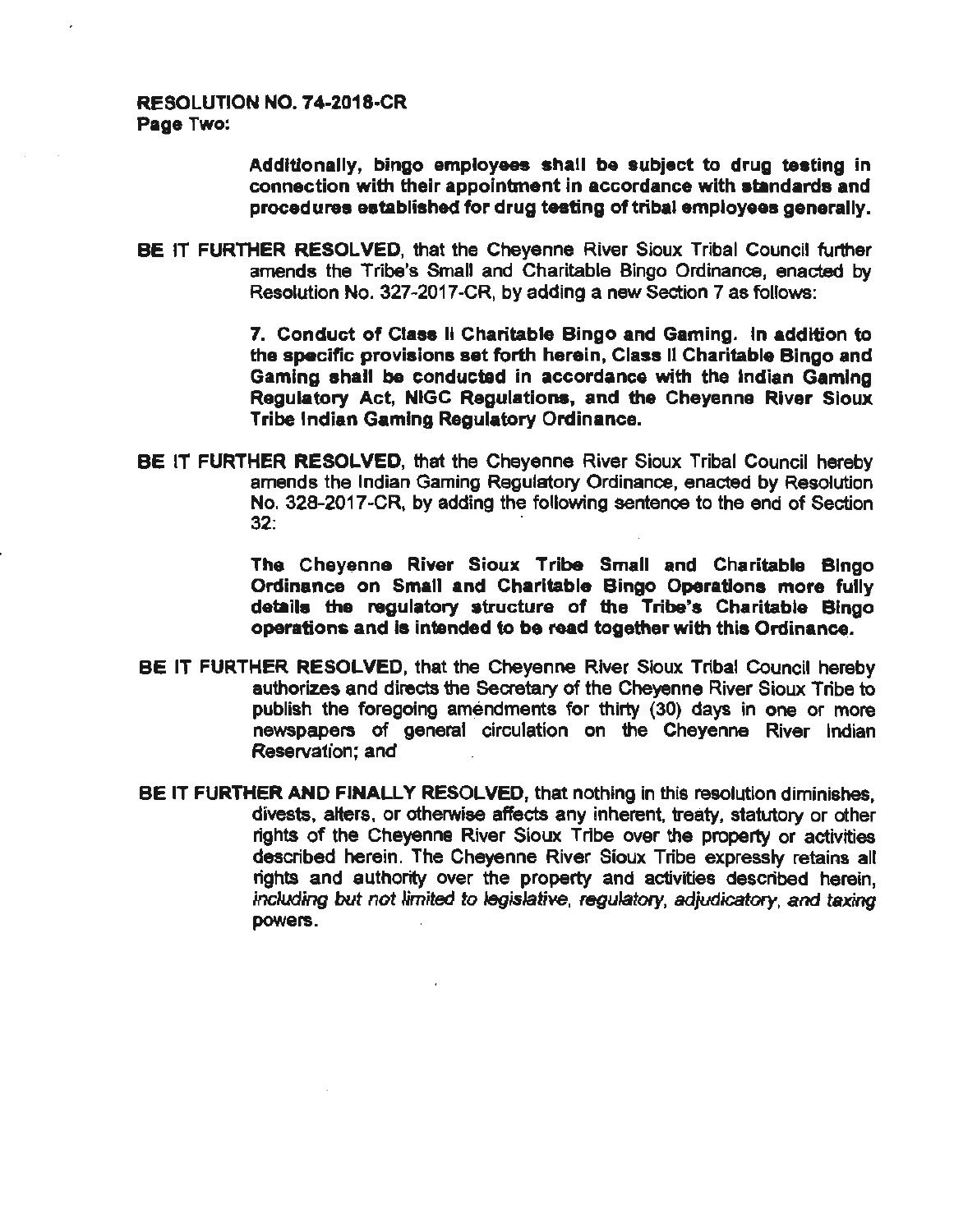### RESOLUTION NO. 7 4-2018-CR Page Three:

### **CERTIFICATION**

I, the undersigned, as Secretary of the Cheyenne River Sioux Tribe, certify that the Tribal Council is composed of fifteen (15) members, of whom 12, constituting a quorum, were present at a meeting duly and specially called, noticed, convened and held this 14<sup>th</sup> day of March 2018, Special Session; and that the foregoing resolution was duly adopted at such meeting by a roll call vote of 11 yes, 0 no, 1 abstaining, and 3 absent.

Ev Ann White Feather, Secretary Cheyenne River Sioux Tribe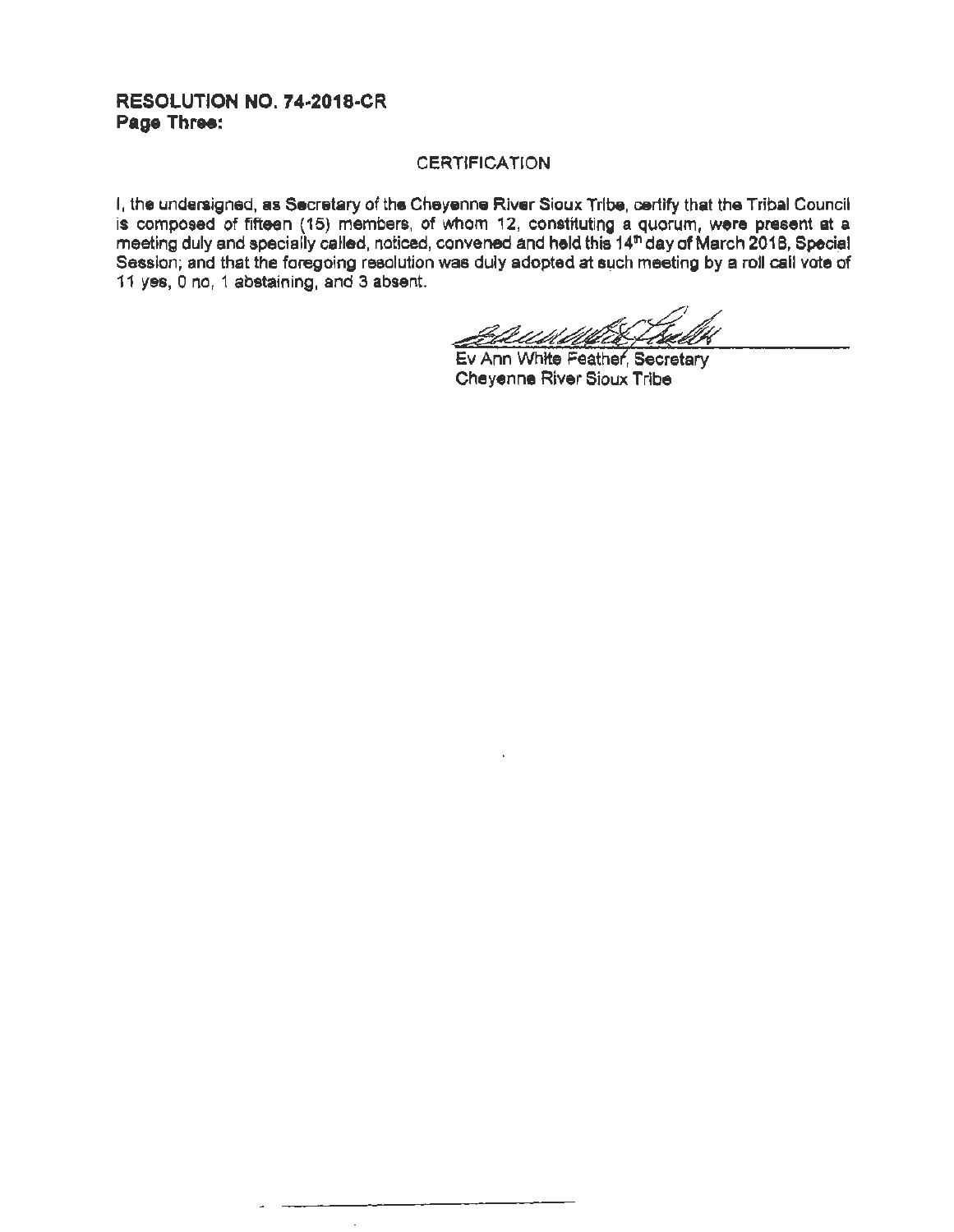CHAIRMAN Harold C. Frazier

**SECRETARY** EvAnn White Feather

**TREASURER** Benita Oark

VICE·CHAIRMAN Robert Chasing Hawk, Sr,



P.O. Box 590 Eagle Butte, South Dakota 57625 Phone: (605) 964·4155 Fax: (605) 964-4151

TRIBAL MEMORANDUM

DATE  $: 09/15/17$ 

TO Raymond Use<br>
O9/15/17<br>
SUPERINTENDENT, Cheyenne River Agency<br>
SUPERINTENDENT, Cheyenne River Agency<br>
SUPERINTENDENT, Cheyenne River Agency<br>
Made Made

FROM Ev Ann White Feather, Tribal Secretary

SUBJECT Resolution No. 328-2017-CR: That the Cheyenne River Sioux Tribe enacts the attached Indian Gaming Regulatory Ordinance of the Cheyenne River Sioux Tribe to authorize, govern, and regulate the operation of Class II Gaming and Class Ill Gaming (Exhibit A), on the Tribe's Indian lands in compliance with the Indian Gaming Regulatory Act, 25 U.S.C sec. 2701 et. seq. and contains the provision.

Transmitted herewith are an original and two (2) copies of Resolution No. 328-2017-CR which was duly adopted by the Cheyenne River Sioux Tribal Council during its Regular Session held on September 6, 2017.

""\*\*\*\*\*•\*\*•'\*\*\*\*• ..... \*\*\*\*\*\*\*\*\*\*\*\*\*\*\*\*\*\*\*\*\*\*\*\*\*\*\*\*\*\*\*\*\*\*\*\*\*\*\*\*\*\*\*\*\*\*•\*\*\*\*\*\*\*\*"'\*\*-,,.\*\*\*\*\*:\*\*\*\*"\*\*\*\*\*\*\*\*\*\*\*\*\*\*\*\*\*\*\*\*\*\*\*\*\*\*•

Cc: Chairman **Treasurer** Administrative Officer Tribal Comptroller Central Records Committee Secretary District Officers (6) File/2

The blue represents the thunderclouds above the world where live the thunder birds who control the four winds. The rainbow is for the Cheyenne River Sioux people who are keepers of the Most Sacred Calf Pipe, a gift from the White Buffalo Calf Maiden. The eagle feathers at th e edges of the rim of the world represent the spotted eagle who is the protector of all Lakota. The two pipes fused together are for unity. One pipe Is for the Lakota, the other for all the other Indian Nations. The yellow hoops represent the Sacred Hoop. which shall not be broken. The Sacred Calf Pipe Bu ndle In red represents Wakan Tanka - The Great Mystery. All the colors of the Lakota are visible. The red, yellow, black and white represent the fo ur major races. The blue is for heaven and the green for Mother Earth.

#### TRIBAL COUNCIL MEMBERS

DISTRICT 1 Bernita In The Woods Bryce In The Woods

> DISTRICT<sub>2</sub> Theodore Knife, Jr.

> > DISTRJCT3 Edward Widow John C. Kessler

DISTRICT 4 James L. Pearman Kevin Keckler Merrie Miller Mark J. Knight

DISTRICT 5 Ryman LeSeau Raymond Uses The Knife Robert Chasing Hawk, Sr. Derek Bartlett

> DISTRICT<sub>6</sub> Tuffy Thompson Wade Tater Ward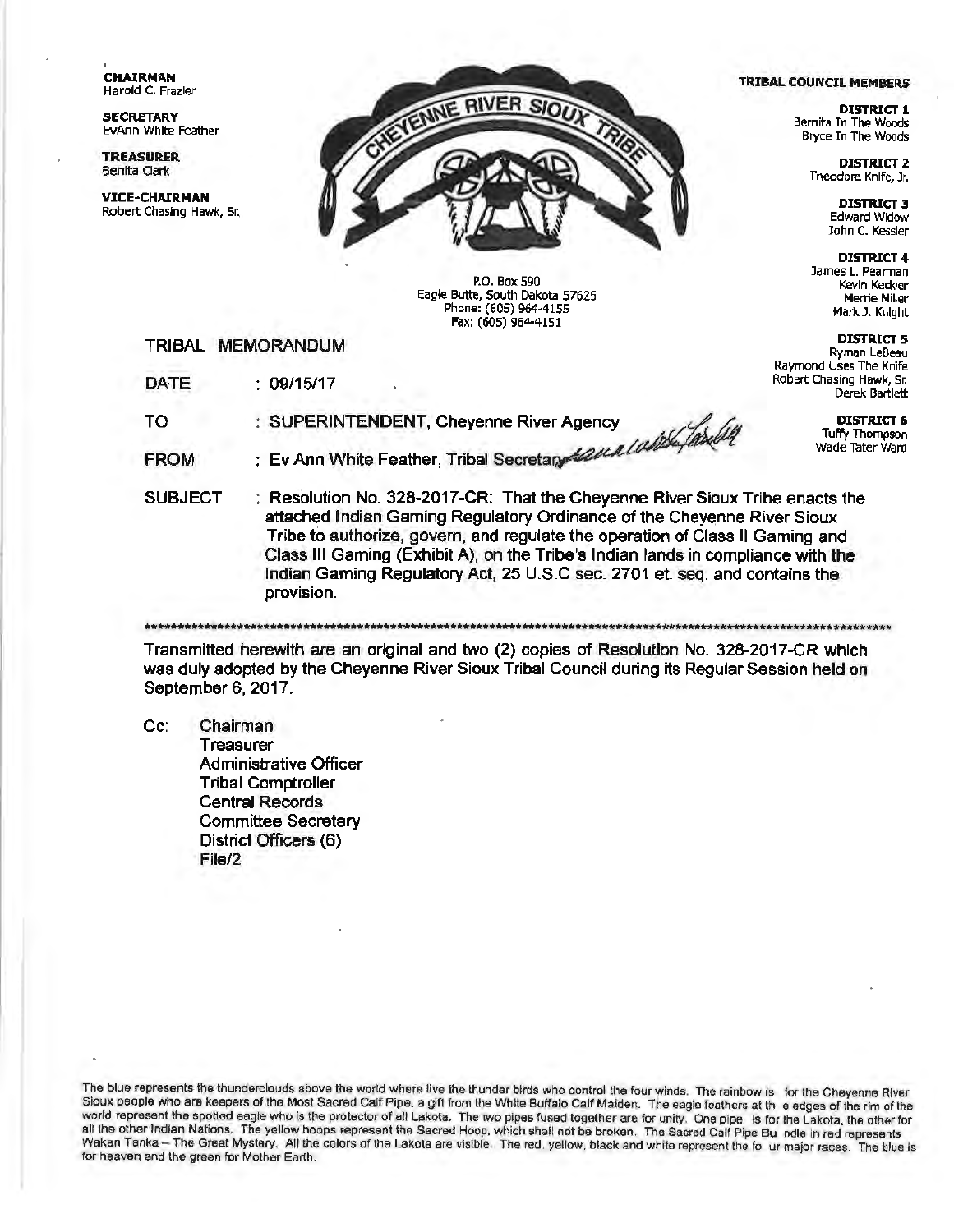#### RESOLUTION NO. 328-2017-CR

RESOLUTION OF THE CHEYENNE RIVER SIOUX TRIBAL COUNCIL OF THE CHEYENNE RIVER SIOUX TRIBE TO ENACT THE INDIAN GAMING REGULATORY ORDINANCE (ANNEXED AS EXHIBIT A) OF THE CHEYENNE RIVER SIOUX TRIBE TO AUTHORIZE, GOVERN AND REGULATE THE OPERATION OF CLASS II GAMING AND CLASS III GAMING, ON THE TRIBE'S INDIAN LANDS IN COMPLIANCE WITH THE INDIAN GAMING REGULATORY ACT, 25 U.S.C. SEC. 2701 ET SEQ.

- WHEREAS, the Cheyenne River Sioux Tribe of the Cheyenne River Reservation, South Dakota is an unincorporated Tribe of Indians having accepted the provisions of the Act of June 18, 1934 ( 48 Stat. 984 ); and
- WHEREAS, the Tribe in order to establish its tribal organization, to conserve its tribal property, to develop its common resources, and to promote the general welfare of its people, has ordained and established a Constitution and By-Laws; and
- WHEREAS, the Cheyenne River Sioux Tribe desires to enact the Indian Gaming Regulatory Ordinance Of The Cheyenne River Sioux Tribe to authorize, govern and regulate the operation of Class II Indian Gaming And Class Ill Indian Gaming. on the tribe's Indian lands in compliance with the Indian Gaming Regulatory Act, 25u.s.c. sec. 2701 et seq.; now
- THEREFORE BE IT RESOLVED, that the Cheyenne River Sioux Tribe enacts the attached Indian Gaming Regulatory Ordinance Of The Cheyenne River Sioux Tribe to authorize, govern and regulate the operation of Class II Gaming And Class III Gaming (Exhibit A), on the tribe's Indian lands in compliance with the Indian Gaming Regulatory Act, 25 U.S.C. sec. 2701 et seq.; and
- BE IT FURTHER RESOLVED, that the CRST Gaming Commission shall provide oversight, administrative appeals, advice and technical assistance to the Bingo Board; and
- BE IT FURTHER RESOLVED, that the above-referenced Gaming Ordinance may be amended from time to time by a majority vote of the Tribal Council and this provision shall be added as Section 33 to the said Gaming Ordinance; and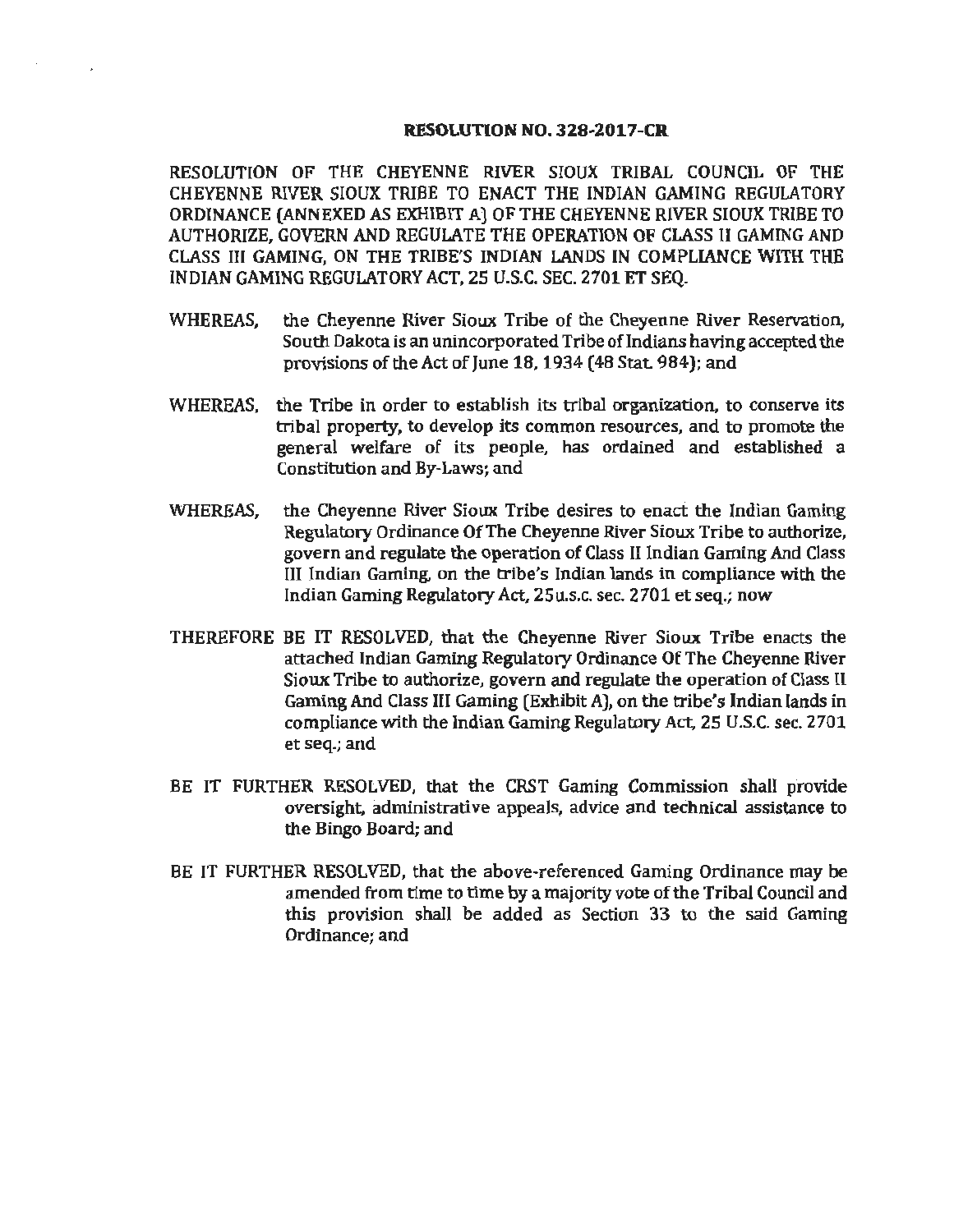#### **RESOLUTION NO. 328-2017-CR Page Two:**

BE IT FINALLY RESOLVED, that nothing in this Resolution diminishes, divests, alters, or otherwise affects any inherent treaty, statutory or other rights of the Cheyenne River Sioux Tribe over the property or activities described herein. The Cheyenne River Sioux Tribe expressly retains all rights and authority over the property and activities described herein, including but not limited to legislative, regulatory, adjudicatory and taxing powers.

#### **CERTIFICATION**

I, the undersigned, as Secretary of the Cheyenne River Sioux Tribe, certify that the Tribal Council is composed of fifteen (15) members, of whom 13, constituting a quorum, were present at a meeting duly and regularly called, noticed, convened and held this 6th day of September 2017, Regular Session; and that the foregoing resolution was duly adopted at such meeting by a roll call vote of 10 yes, 1 no, 2 abstaining, and 2 absent.

<u>a: fuun wirk Fea</u>

Ev Ann White Feather, Secretary Cheyenne River Sioux Tribe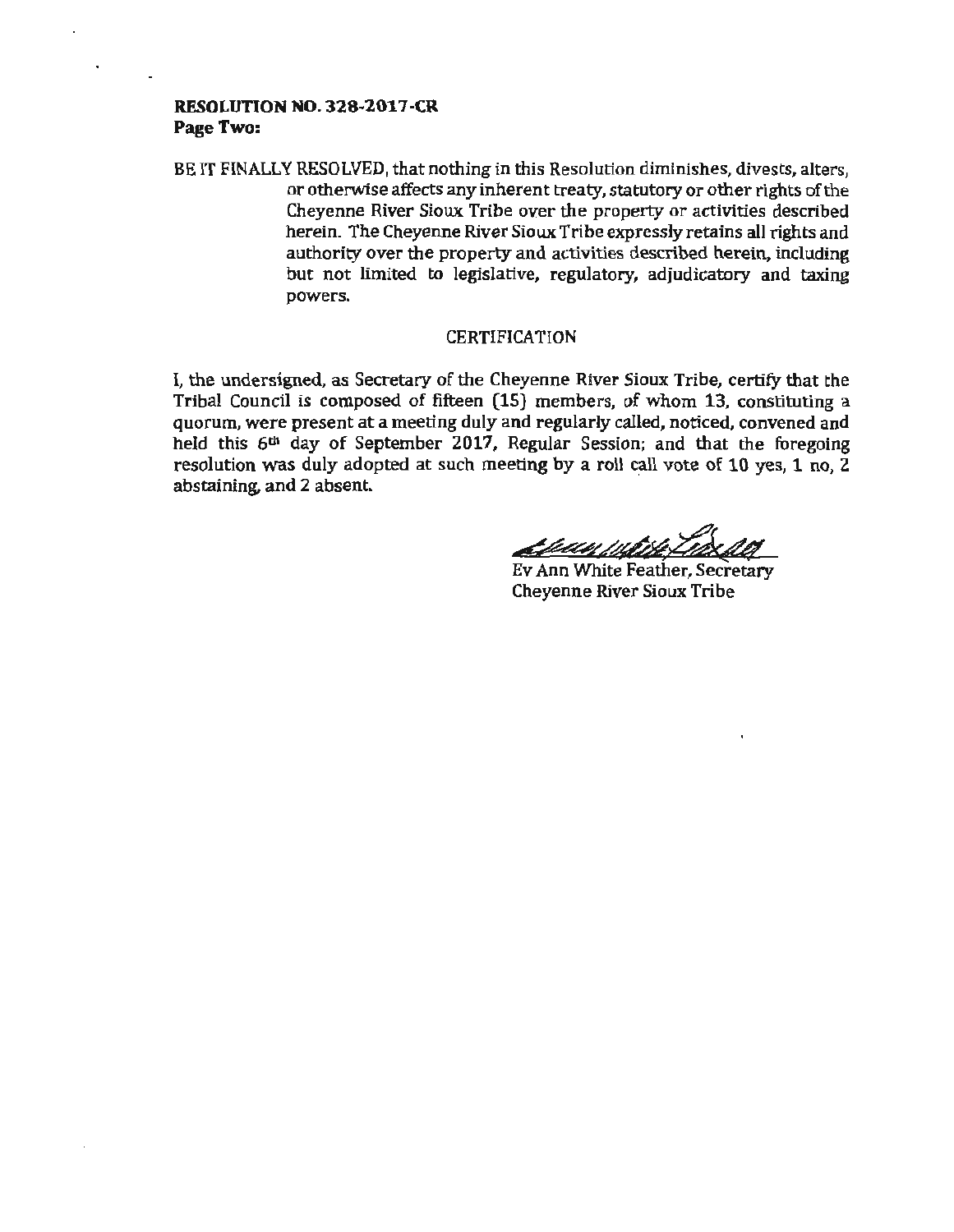CHAIRMAN Harold C. Frazier

**SECRETARY** EvAnn White feather

TREASURER Benita Clark

VICE-CHAIRMAN Robert Chasing Hawk, Sr.



P.O. Box 590 Eagle Butte, South Dakota 57625 Phone; (605) 964-4155 Fax: (605) 964-4151

TRIBAL MEMORANDUM

DATE 09/15/17

TO US/13/17<br>SUPERINTENDENT, Cheyenne River Agency *—————————————* 

FROM Ev Ann White Feather, Tribal Secretary Charles

SUBJECT : Resolution No. 327-2017-CR: That the Cheyenne River Sioux Tribe enacts the attached Small and Charitable Bingo Ordinance of the Cheyenne River Sioux Tribe to authorize, govern; and regulate the operation of Class II Small and Charitable Bingo in compliance with the Indian Gaming Regulatory Act, 25 U.S.C sec. 2701 et. seq. and contains the provision.

\*\*\*\*\*\*\*\*\*\*\*\*\*\*\*\*\*\*\*\*\*\*\*\*\*\*\*\*\*\*\*\*\*\*\*\*\*\*\*\*\*\*\*\*\*\*\*\*\*\*\*\*\*\*\*\*\*\*\*\*\*\*\*\*\*\*\*\*\*\*\*\*\*\*\*\*\*\*\*\*\*\*\*\*\*\*\*\*\*\*\*\*\*\*\*\*\*\*\*\*\*\*\*\*\*\*\*\*\*\*\*\*\*

Transmitted herewith are an original and two (2) copies of Resolution No. 327-2017-CR which was duly adopted by the Cheyenne River Sioux Tribal Council during its Regular Session held on September 6, 2017.

Cc: Chairman **Treasurer** Administrative Officer Tribal Comptroller Central Records Committee Secretary District Officers (6) File/2 $\cdot$ 



TRIBAL COUNCIL MEMBERS

# DISTRICT 1

Bernita In The Woods Bryce In The Woods

> DISTRICT<sub>2</sub> Theodore Knife, Jr.

> > DISTRICT<sub>3</sub> Edward Widow John C. Kessler

DISTRICT 4 James L. Pearman Kevin Keckler Merrie Miller Mark J. Knight

DISTRICT 5 Ryman LeBeau Raymond Uses The Knife Robert Chasing Hawk, Sr. Derek Bartlett

> DISTRICT 6 Tuffy Thompson Wade Tater Ward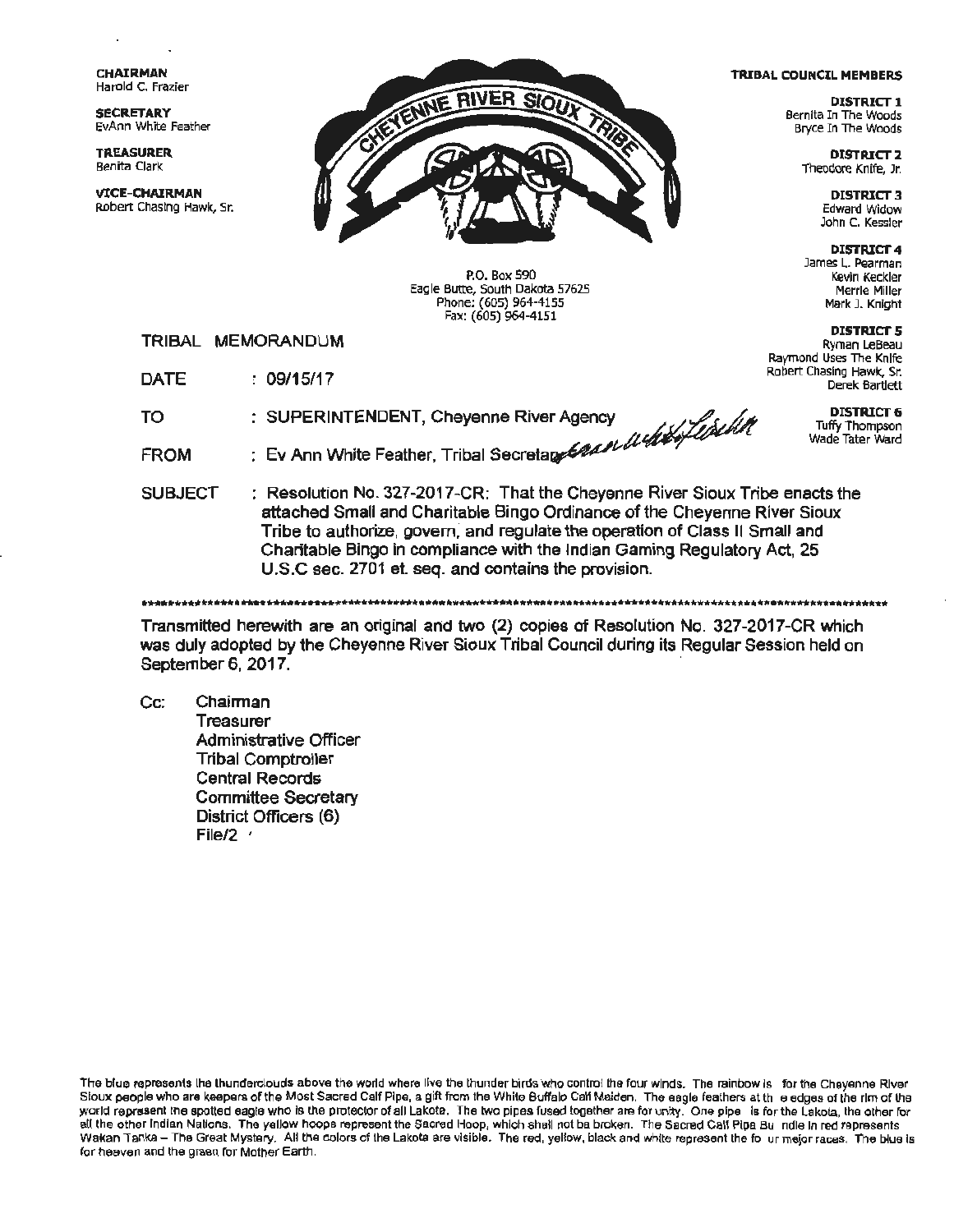#### RESOLUTION NO. 327-2017-CR

#### RESOLUTION OF THE CHEYENNE RIVER SIOUX TRIBAL COUNCIL OF THE CHEYENNE RIVER SIOUX TRIBE

RESOLUTION OF THE CHEYENNE RIVER SIOUX TRIBAL COUNCIL OF THE CHEYENNE RIVER SIOUX TRIBE TO ENACT AND ORDAIN THE CHEYENNE RIVER SIOUX SMALL AND CHARITABLE BINGO ORDINANCE;

- WHEREAS, the Cheyenne River Sioux Tribe of the Cheyenne River Reservation, South Dakota is an unincorporated Tribe of Indians having accepted the provisions of the Act of June 18, 1934 (48 Stat. 984); and
- WHEREAS, the Tribe in order to establish its tribal organization, to conserve its tribal property, to develop its common resources, and to promote the general welfare of its people, has ordained and established a Constitution and By-Laws; and
- WHEREAS, the Cheyenne River Sioux Tribe desires to enact the Small and Charitable Bingo Ordinance of the Cheyenne River Sioux Tribe to authorize, govern and regulate the operation of its small charitable bingo operation in Eagie Butte, South Dakota;
- WHEREAS, the Cheyenne River Sioux Tribe's Small and Charitable Bingo operation generates less than \$3,000,000 annually, provides community service to tribal members in the form of social entertainment, interaction and outreach, and directs that any revenue is fully committed to tribal government purposes, which are charitable in nature based upon the Cheyenne River Sioux Tribe governmental status under the Internal Revenue Code and the Federal tax treatment of Indian tribes as states for charitable purposes; 26 U.S.C. secs. 1390 and E, 7871, 2522; now
- THEREFORE BE IT RESOLVED, that the Cheyenne River Sioux Tribe enacts the attached Small and Charitable Bingo Ordinance Of The Cheyenne River Sioux Tribe to authorize, govern and regulate the operation of Class II Small and Charitable Bingo in compliance with the Indian Gaming Regulatory Act, 25 U.S.C. sec. 2701 et seq.; and
- BE IT FURTHER RESOLVED that the Cheyenne River Sioux Tribe enacts the attached Charitable Bingo Ordinance to govern the operation of the Cheyenne River Sioux Tribe's Charitable Bingo operated in Eagle Butte; South Dakota for the entertainment of tribal members and generating less than \$3,000,000 in revenue annually, provided that the CRST Gaming Commission shall provide oversight, advice and technical assistance to the Bingo Board; and

BE IT FURTHER RESOLVED that the CRST Gaming Commission shall assist the Bingo Board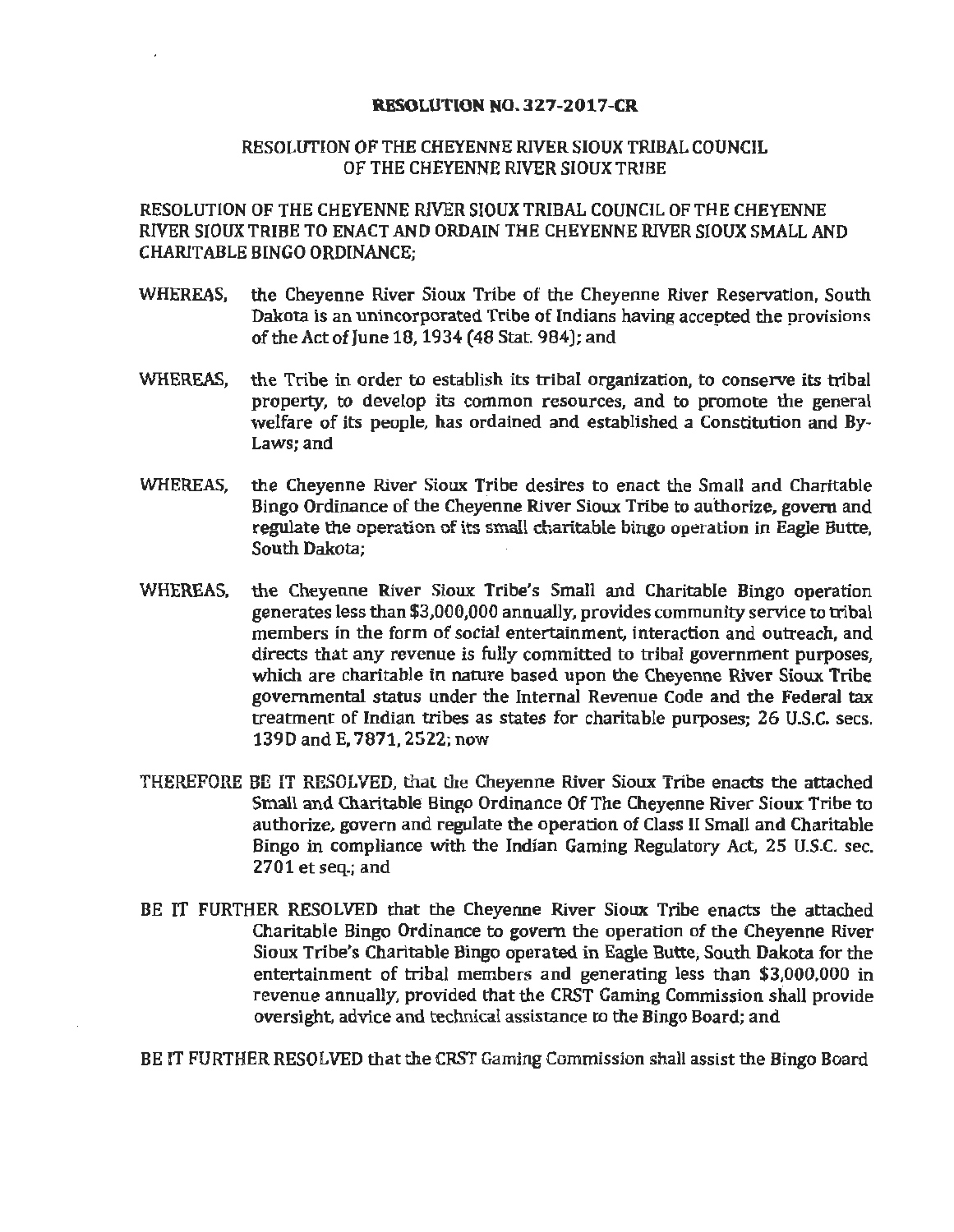#### RESOLUTION NO. 327·2017·CR Page Two:

with the performance of background checks for managers and key employees of the Small and Charitable Bingo Operation; and

BE IT FINALLY RESOLVED, that nothing in this Resolution diminishes, divests, alters, or otherwise affects any inherent treaty, statutory or other rights of the Cheyenne River Sioux Tribe over the property or activities described herein. The Cheyenne River Sioux Tribe expressly retains all rights and authority over the property and activities described herein, including but not limited to legislative, regulatory, adjudicatory and taxing powers.

#### CERTIFICATION

I, the undersigned, as Secretary of the Cheyenne River Sioux Tribe, certify that the Tribal Council is composed of fifteen (15) members, of whom 12, constituting a quorum, were present at a meeting duly and regularly called, noticed, convened and held this 6th day of September 2017, Regular Session; and that the foregoing resolution was duly adopted at such meeting by a roll call vote of 12 yes, 0 no, 1 abstaining, and 2 absent.

*<u>\*\*\*\* White Toolder</u>* 

Cheyenne River Sioux Tribe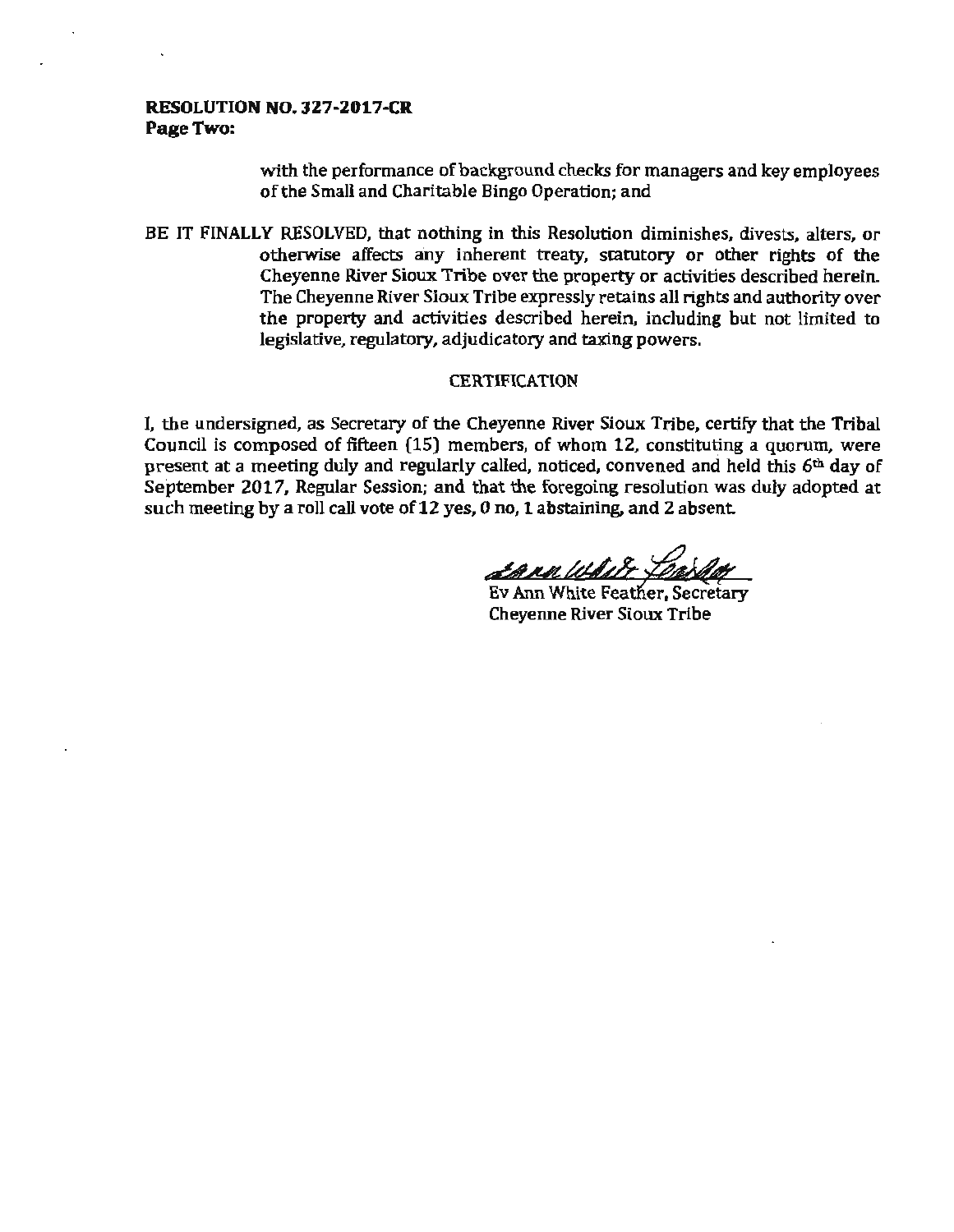#### CHEYENNE RIVER SIOUX TRIBE ORDINANCE ON SMALL AND CHARITABLE BINGO REGULATIONS

Preamble: Tribal Charitable Bingo Operations.

(a) Each Charitable Bingo Operation must develop and implement an internal control system that, at a minimum, complies with the Tribal Internal Control Standards for Charitable Bingo: ( i) Failure to do so may subject the Tribal operator of the Gaming Operation, and/or the Management contractor, to penalties under the Tribal Gaming Ordinance.

(b) All policies, procedures, or applications, including any alternative applications or procedures, developed or used by a Charitable Bingo Operation must be submitted to and approved by the Cheyenne River Sioux Tribe Charitable Bingo Regulatory Board prior to implementation. (i) Documentation evidencing such approval must be maintained by the Charitable Bingo Operation for future inspection.

(c) Recognizing that Indian Tribes are the primary regulator of their Gaming Operation(s), including Charitable Bingo Operations, enforcement action by the Cheyenne River Sioux Tribe Gaming Commission and/or the CRST Charitable Bingo Regulatory Board will not be initiated under this part without first informing the Tribe and the Charitable Bingo Operation of deficiencies in the internal controls of its Charitable Bingo Operation and allowing a reasonable time to address such deficiencies.

- 1. Charitable Bingo Defined. Under the Indian Gaming Regulatory Act, Charitable Bingo is a Class II Game together with games similar to bingo and pull-tabs, etc.:
- (a) *As* used herein, the term "Charitable" means an activity conducted primarily for tribal community recreation with net revenue from the bingo operation under \$3,000,000 annually and net revenue dedicated to essential tribal government purposes, including education, health care, child and elder care, police and fire protections, cultural renewal and revitalization, and similar purposes, or reinvested into the Charitable bingo operation;<sup>1</sup>
- (b) As used herein, the term Bingo means:

"the game of chance commonly known as bingo (whether or not electronic, computer, or other technologic aids are used in connection therewith)--

 $1$  As such, CRST Charitable Bingo qualifies as a small, charitable tribal bingo operation that is exempt from the general application of 25 CFR 543. provided that the CRST Gaming Regulatory BOARD maintains tribal internal control standards that are required to ensure that the rules: (i) protect the integrity of the games offered, i.e., bingo and related games; (ii) safeguard the assets used in connection with the operation; and (iii) require the creation, preparation and maintenance of records in accordance with Generally Accepted Accounting Principles (GAAP);25 CFR Part 543.6(a).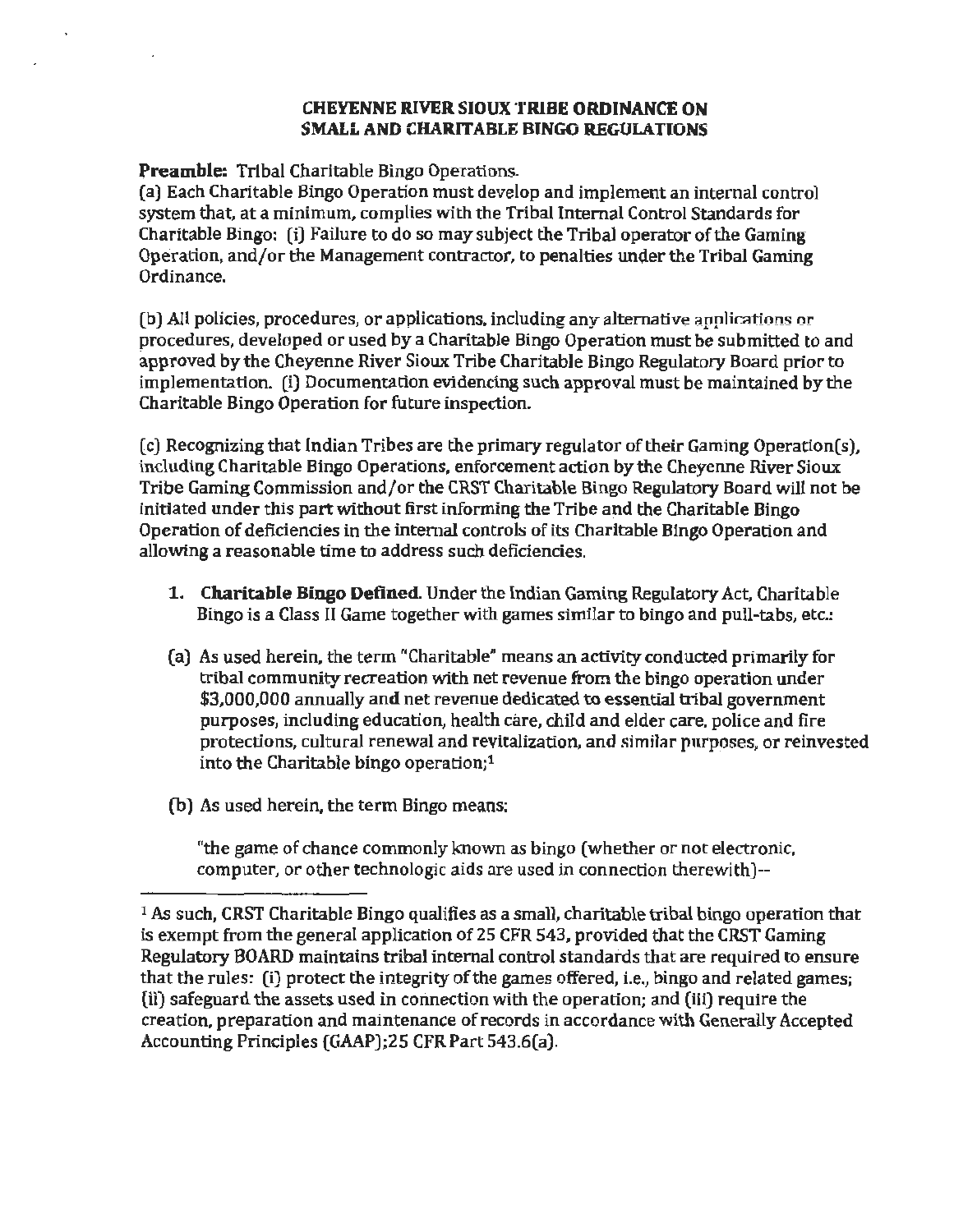(I) which is played for prizes, including monetary prizes, with cards bearing numbers or other designations, .

(II) in which the holder of the card covers such numbers or designations when objects, similarly numbered or designated, are drawn or electronically determined, and

(III) in which the game is won by the first person covering a previously designated arrangement of numbers or designations on such cards, including (if played in the same location) pull-tabs, lotto, punch Boards, tip jars, instant bingo, and other games similar to bingo;"

25 U.S.C. sec. 2703.

2. (a) **CRST Charitable Bingo Regulatory Board.** The Cheyenne River Sioux Tribe hereby establishes the CRST Charitable Bingo Regulatory Board, which shall oversee the operation of Charitable Bingo as defined herein.

**(b) Number of Board Members.** The Tribal Council shall appoint 5 Members of the Charitable Bingo Board for staggered (5) year terms. Annually, the Members of the CRST Charitable Bingo Regulatory Board shall elect a Chairman, Vice Chairman and Secretary-Treasurer from among the Membership of the CRST Charitable Bingo Regulatory Board.

(c) **Background Check for Board Members.** Each Member of the Charitable Bingo Regulatory Board shall be required to pass a background check in accordance with the same standards required for a key employee of the Charitable Bingo Operation.

( d) **Duties of the Regulatory Board.** Consistent with due process, the Board shall perform the following duties as necessary and appropriate:

- Shall make recommendations to the Cheyenne River Sioux Tribe Gaming Board concerning Tribal Internal Control Standards for Charitable Bingo;
- Shall license Charitable Bingo Managers and Key Employees;
- Shall periodically review the conduct of Charitable Bingo to ensure that it is conducted in conformity to this Ordinance;
- Shall review and approve "House Rules" for the operation of Charitable Bingo, provided that any such rules shall be publicly and prominently posted at the Charitable Bingo operation;
- May suspend or revoke licenses when necessary and appropriate to enforce this ordinance;
- Provide due process and hearings on any action concerning licenses,
- Shall ensure that Charitable Bingo operations are conducted fairly and honestly by the management, the players and the public;
- Upon receiving a patron petition or claim, may resolve disputes betvveen management and patrons, subject to an appeal to the Cheyenne River Sioux Tribe Gaming Board;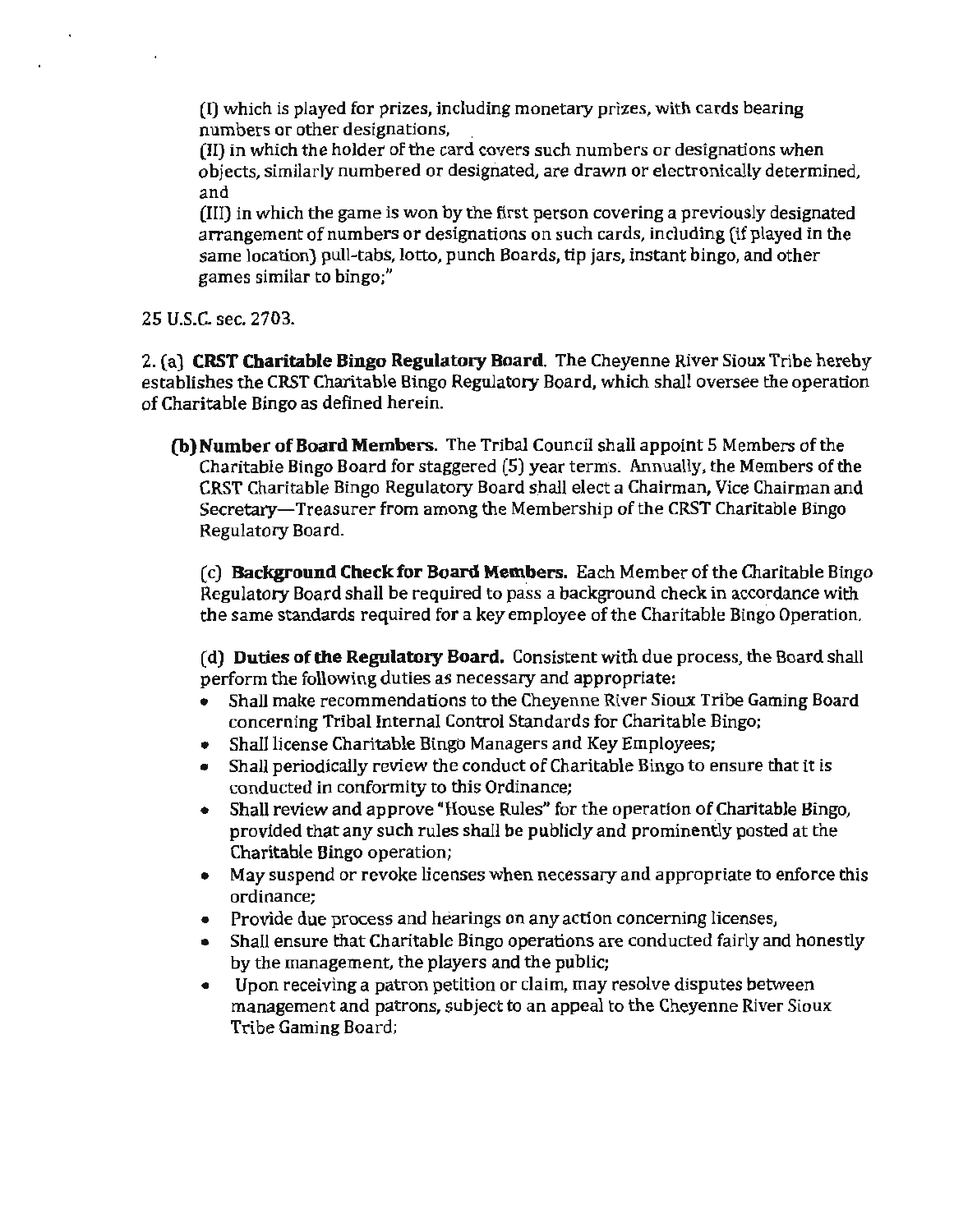- Shall review the premises where Charitable Bingo is conducted to ensure that they are safe for the public and the environment; and
- Shall review the financial statements of the Charitable Bingo operation at least quarterly, and review the annual financial reports of the Charitable Bingo operation.

3. Appeals of CRST Charitable Gaming Regulatory Decisions. Final decisions of the CRST Charitable Bingo Regulatory Board may be appealed to the full CRST Gaming Commission for review.

4. Licensing of Persons for Charitable Bingo Operation. Any person authorized by the Cheyenne River Sioux Tribe to serve as management or key employee in the conduct Charitable Bingo under this Ordinance may apply for a license to conduct Class JI Charitable Bingo in accordance herewith. Bingo Employees shall be subject to drug testing in connection with their appointment in accordance with standards and procedures established for drug testing of tribal employees generally.

5. Days and Hours of Operation. The Days and Hours for the Operation and Conduct of Charitable Bingo on the Cheyenne River Sioux Reservation shall be set by the Tribal Council by Resolution, which may be amended from time to time to take into account community participation, financial return, staff availability; and other relevant factors;

6. Tribal Internal Control Standards. The Charitable Bingo Board shall make recommendations to the CRST Gaming Commission concerning tribal internal control standards for the small, charitable tribal bingo operation to included minimum standards. The CRST Gaming Commission shall adopt tribal internal control standards for the charitable bingo operation based on the recommendations of the CRST Charitable Bingo Regulatory Board, subject to final approval and ratification by the Tribal Council;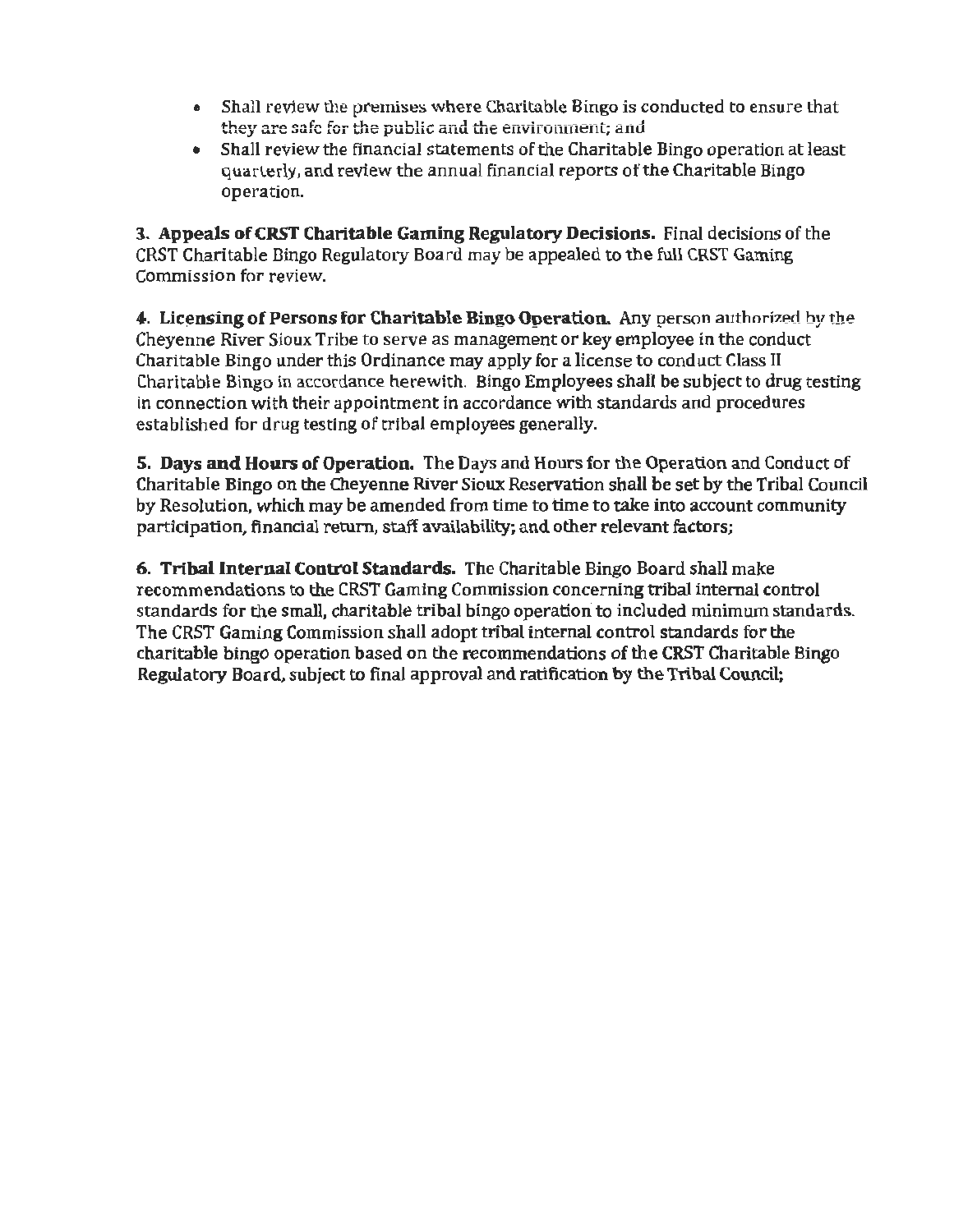# **CHEYENNE RIVER SIOUX TRIBE ORDINANCE ON SMALL AND CHARITABLE BINGO REGULATIONS**

**Preamble:** Tribal Charitable Bingo Operations.

(a) Each Charitable Bingo Operation must develop and implement an internal control system that, at a minimum, complies with the Tribal Internal Control Standards for Charitable Bingo: (i) Failure to do so may subject the Tribal operator of the Gaming Operation, and/or the Management contractor, to penalties under the Tribal Gaming Ordinance.

(b) All policies, procedures, or applications, including any alternative applications or procedures, developed or used by a Charitable Bingo Operation must be submitted to and approved by the Cheyenne River Sioux Tribe Charitable Bingo Regulatory Board prior to implementation. (i) Documentation evidencing such approval must be maintained by the Charitable Bingo Operation for future inspection.

(c) Recognizing that Indian Tribes are the primary regulator of their Gaming Operation(s), including Charitable Bingo Operations, enforcement action by the Cheyenne River Sioux Tribe Gaming Commission and/or the CRST Charitable Bingo Regulatory Board will not be initiated under this part without first informing the Tribe and the Charitable Bingo Operation of deficiencies in the internal controls of its Charitable Bingo Operation and allowing a reasonable time to address such deficiencies.

- **1. Charitable Bingo Defined.** Under the Indian Gaming Regulatory Act, Charitable Bingo is a Class II Game together with games similar to bingo and pull-tabs, etc.:
- (a) As used herein, the term "Charitable" means an activity conducted primarily for tribal community recreation with net revenue from the bingo operation under \$3,000,000 annually and net revenue dedicated to essential tribal government purposes, including education, health care, child and elder care, police and fire protections, cultural renewal and revitalization, and similar purposes, or reinvested into the Charitable bingo operation;<sup>1</sup>
- (b) As used herein, the term Bingo means:

"the game of chance commonly known as bingo (whether or not electronic, computer, or other technologic aids are used in connection therewith)--

 $<sup>1</sup>$  As such, CRST Charitable Bingo qualifies as a small, charitable tribal bingo operation that</sup> is exempt from the general application of 25 CFR 543, provided that the CRST Gaming Regulatory BOARD maintains tribal internal control standards that are required to ensure that the rules: (i) protect the integrity of the games offered, i.e., bingo and related games; (ii) safeguard the assets used in connection with the operation; and (iii) require the creation, preparation and maintenance of records in accordance with Generally Accepted Accounting Principles (GAAP);25 CFR Part 543.6(a).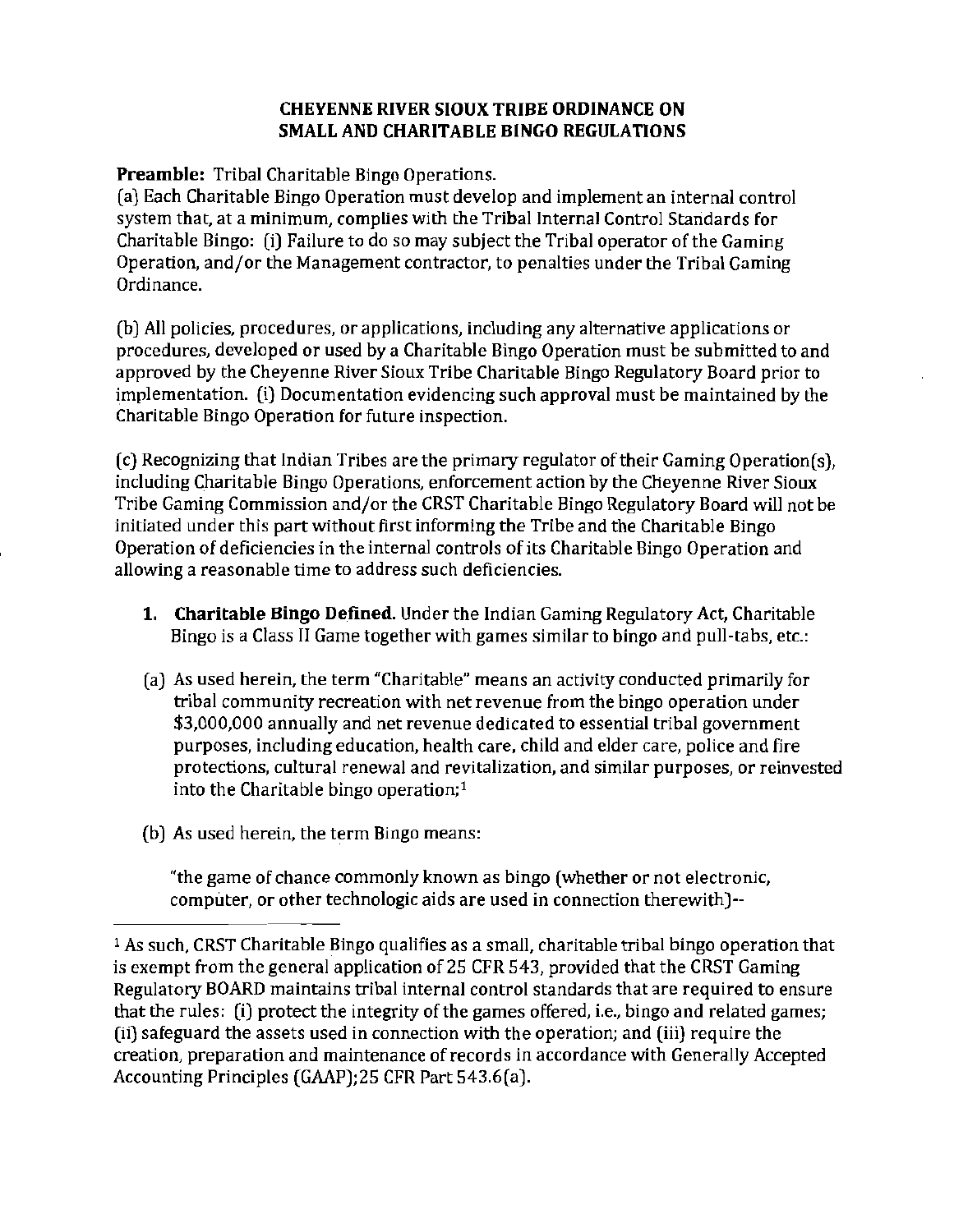$(1)$  which is played for prizes, including monetary prizes, with cards bearing numbers or other designations,

(II) in which the holder of the card covers such numbers or designations when objects, similarly numbered or designated, are drawn or electronically determined, and

(III) in which the game is won by the first person covering a previously designated arrangement of numbers or designations on such cards, including (if played in the same location) pull-tabs, lotto, punch Boards, tip jars, instant bingo, and other games similar to bingo;"

25 U.S.C. sec. 2703.

2. (a) CRST Charitable Bingo Regulatory Board. The Cheyenne River Sioux Tribe hereby establishes the CRST Charitable Bingo Regulatory Board, which shall oversee the operation of Charitable Bingo as defined herein.

(b)Number of Board Members. The Tribal Council shall appoint 5 Members of the Charitable Bingo Board for staggered (5) year terms. Annually, the Members of the CRST Charitable Bingo Regulatory Board shall elect a Chairman, Vice Chairman and Secretary—Treasurer from among the Membership of the CRST Charitable Bingo Regulatory Board.

(c) Background Check for Board Members. Each Member of the Charitable Bingo Regulatory Board shall be required to pass a background check in accordance with the same standards required for a key employee of the Charitable Bingo Operation.

(d) Duties of the Regulatory Board. Consistent with due process, the Board shall perform the following duties as necessary and appropriate:

- Shall make recommendations to the Cheyenne River Sioux Tribe Gaming Board concerning Tribal Internal Control Standards for Charitable Rineo;
- Shall license Charitable Bingo Managers and Key Employees:
- Shall periodically review the conduct of Charitable Bingo to ensure that it is conducted in conformity to this Ordinance;
- Shall review and approve "House Rules" for the operation of Charitable Bingo, provided that any such rules shall be publicly and prominently posted at the Charitable Bingo operation;
- May suspend or revoke licenses when necessary and appropriate to enforce this ordinance;
- Provide due process and hearings on any action concerning licenses,
- Shall ensure that Charitable Bingo operations are conducted fairly and honestly by the management, the players and the public;
- Upon receiving a patron petition or claim, may resolve disputes between management and patrons, subject to an appeal to the Cheyenne River Sioux Tribe Gaming Board;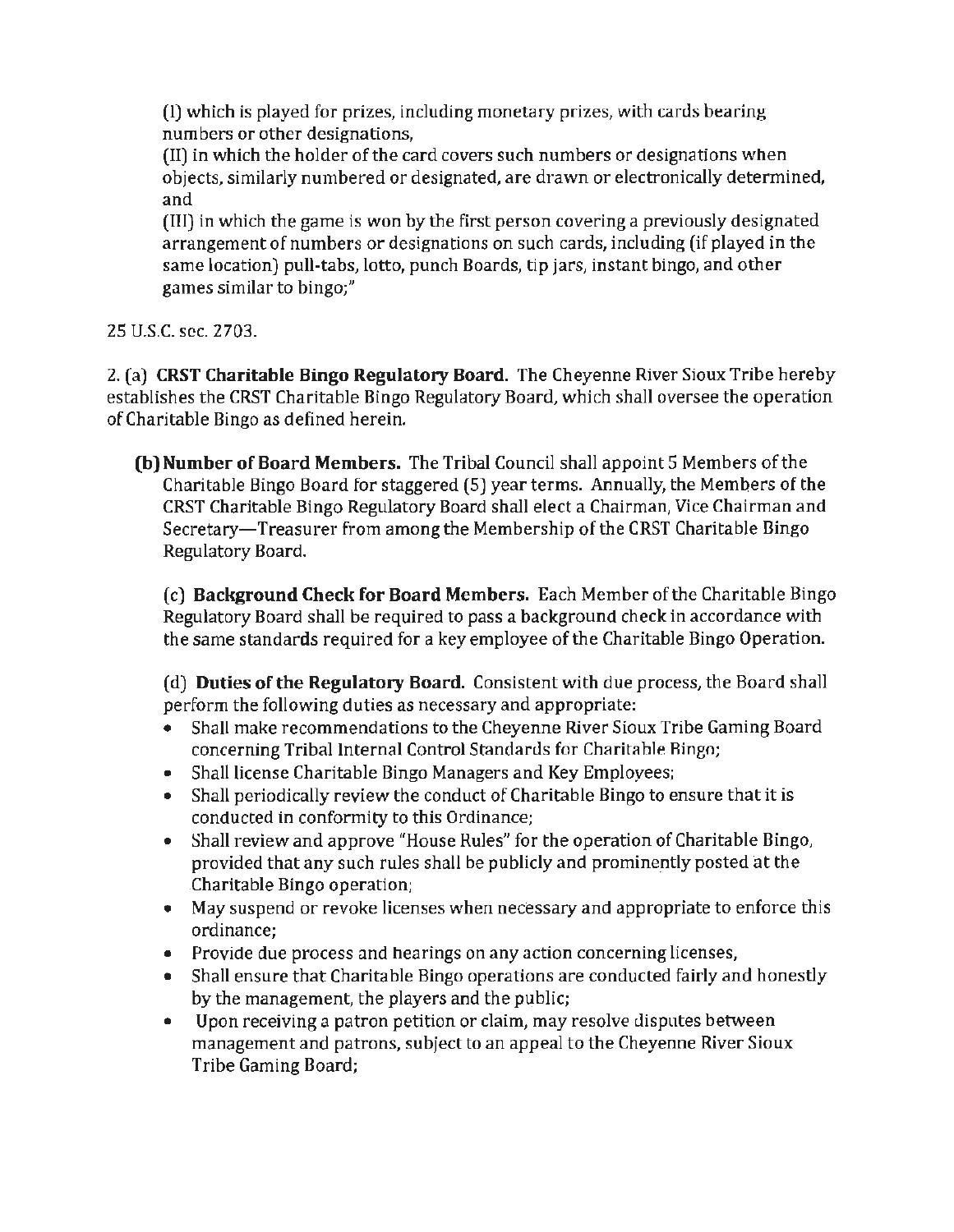- Shall review the premises where Charitable Bingo is conducted to ensure that they are safe for the public and the environment; and
- Shall review the financial statements of the Charitable Bingo operation at least quarterly, and review the annual financial reports of the Charitable Bingo operation.

3. Appeals of CRST Charitable Gaming Regulatory Decisions. Final decisions of the CRST Charitable Bingo Regulatory Board may be appealed to the full CRST Gaming Commission for review.

4. Licensing of Persons for Charitable Bingo Operation. All management or key employees in the conduct of Charitable Bingo under this Ordinance must be licensed in accordance with the Indian Gaming Regulatory Act, NIGC regulations, and the Cheyenne River Sioux Tribe Indian Gaming Regulatory Ordinance. The CRST Indian Gaming Regulatory Commission shall assist the Bingo Board by conducting background checks and licensing Bingo management and key employees.

Additionally, bingo employees shall be subject to drug testing in connection with their appointment in accordance with standards and procedures established for drug testing of tribal employees generally.

5. Days and Hours of Operation. The Days and Hours for the Operation and Conduct of Charitable Bingo on the Cheyenne River Sioux Reservation shall be set by the Tribal Council by Resolution, which may be amended from time to time to take into account community participation, financial return, staff availability; and other relevant factors;

6. Tribal Internal Control Standards. The Charitable Bingo Board shall make recommendations to the CRST Gaming Commission concerning tribal internal control standards for the small, charitable tribal bingo operation to included minimum standards. The CRST Gaming Commission shall adopt tribal internal control standards for the charitable bingo operation based on the recommendations of the CRST Charitable Bingo Regulatory Board, subject to final approval and ratification by the Tribal Council;

7. Conduct of Class II Charitable Bingo and Gaming. In addition to the specific provisions set forth herein, Class II Charitable Bingo and Gaming shall be conducted in accordance with the Indian Gaming Regulatory Act, NIGC Regulations, and the Cheyenne River Sioux Tribe Indian Gaming Regulatory Ordinance.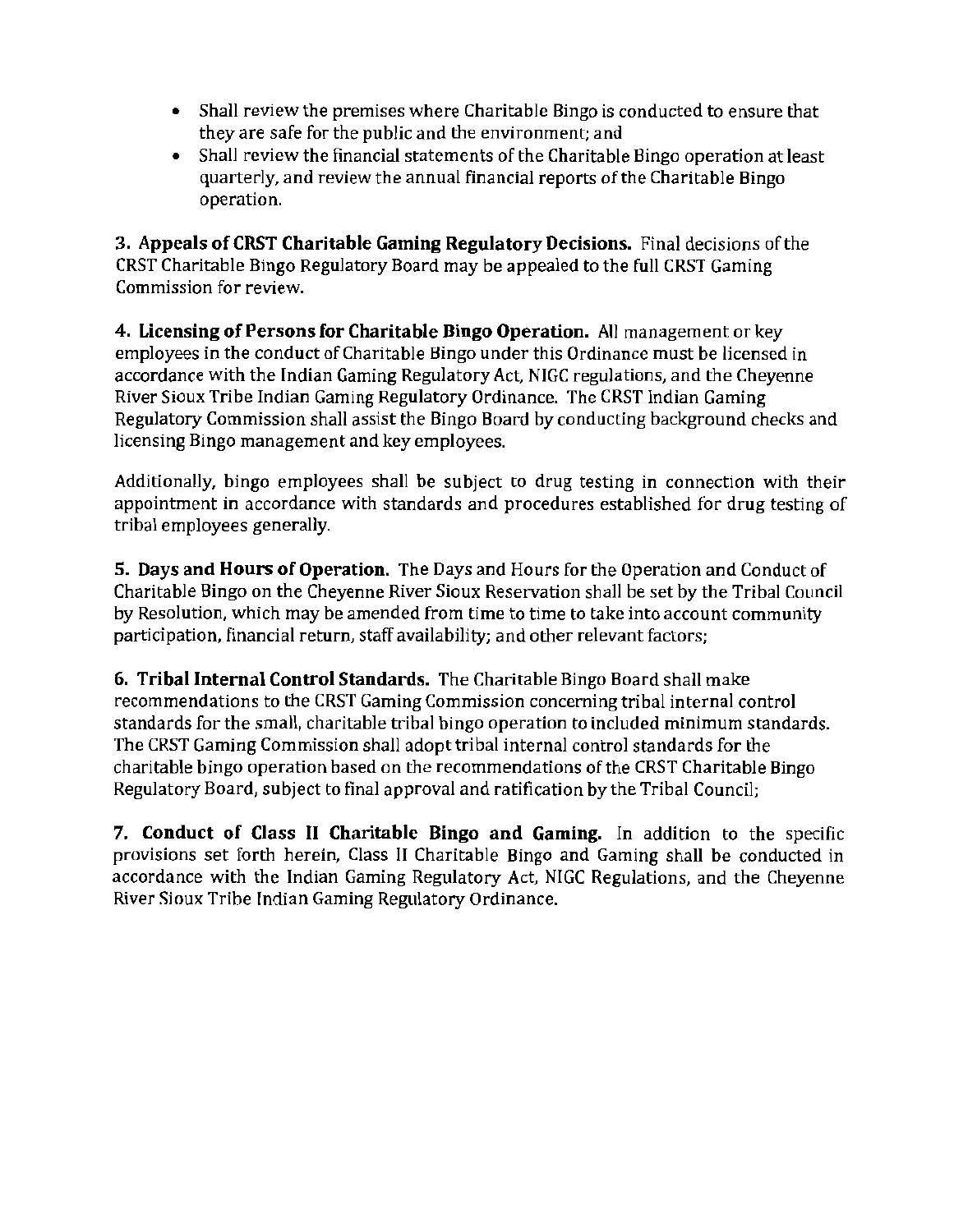$\label{eq:2.1} \frac{1}{\sqrt{2}}\int_{0}^{\infty}\frac{1}{\sqrt{2\pi}}\left(\frac{1}{\sqrt{2\pi}}\right)^{2}d\mu\left(\frac{1}{\sqrt{2\pi}}\right)\frac{d\mu}{d\mu}d\mu\left(\frac{1}{\sqrt{2\pi}}\right).$ 

 $\label{eq:2.1} \frac{1}{\sqrt{2}}\sum_{i=1}^n\frac{1}{\sqrt{2}}\sum_{i=1}^n\frac{1}{\sqrt{2}}\sum_{i=1}^n\frac{1}{\sqrt{2}}\sum_{i=1}^n\frac{1}{\sqrt{2}}\sum_{i=1}^n\frac{1}{\sqrt{2}}\sum_{i=1}^n\frac{1}{\sqrt{2}}\sum_{i=1}^n\frac{1}{\sqrt{2}}\sum_{i=1}^n\frac{1}{\sqrt{2}}\sum_{i=1}^n\frac{1}{\sqrt{2}}\sum_{i=1}^n\frac{1}{\sqrt{2}}\sum_{i=1}^n\frac$ 

 $\mathcal{L}(\mathcal{L}^{\text{max}})$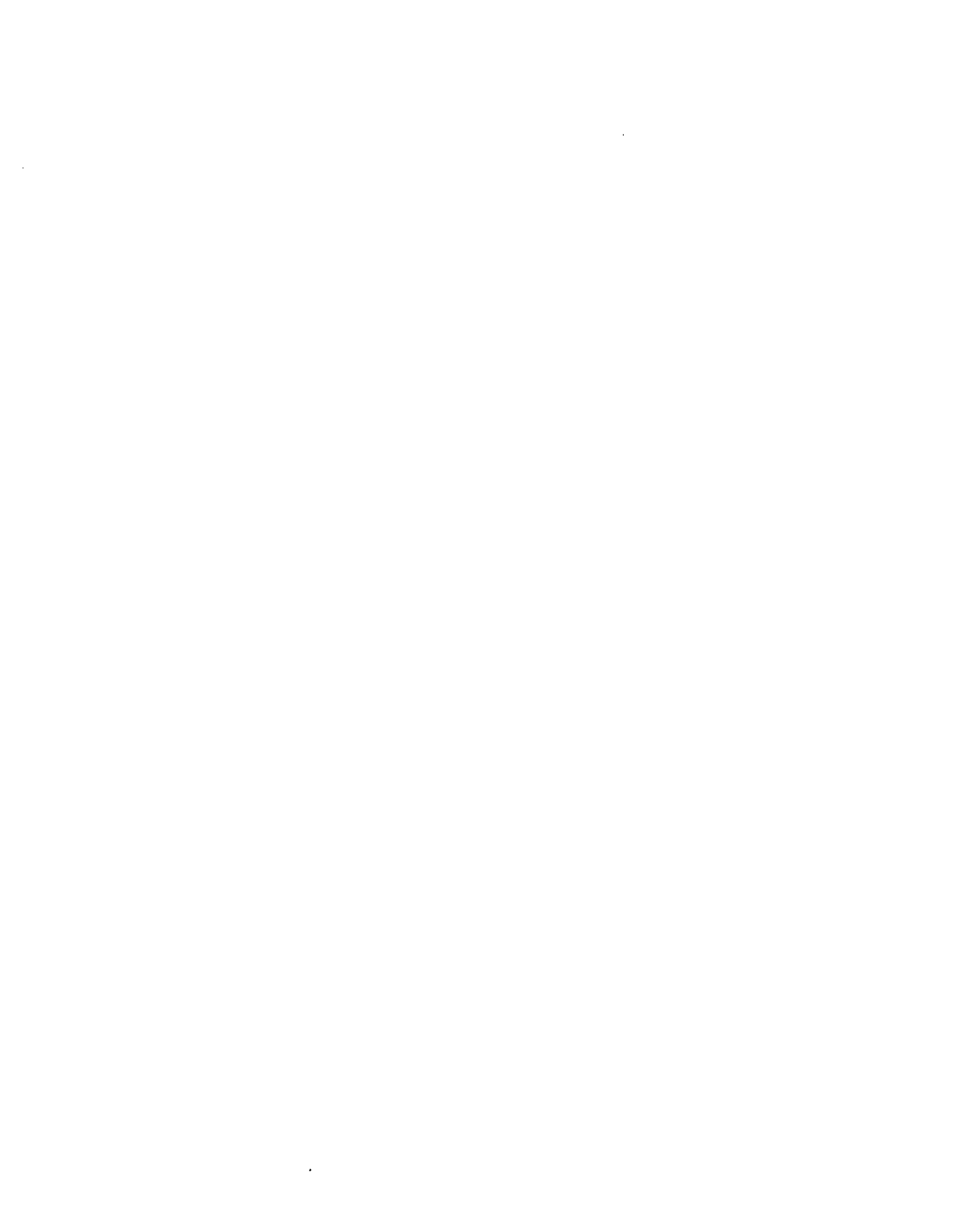### **EXHIBIT A CHEYENNE RIVER SIOUX TRIBE GAMING ORDINANCE**

### **Section 1. Purpose.**

The Cheyenne River Sioux Tribe is a Federally recognized Indian tribe vested with inherent sovereign authority over its members and territory, and with its right of self-government guaranteed and Indian lands reserved as a "permanent home" by the 1868 Sioux Nation Treaty and the 1851 Fort Laramie Treaty with the Sioux, etc.

The Cheyenne River Sioux Tribe adopted our Constitution and By-Laws pursuant to the Indian Reorganization Act of 1934, 25 U.S.C. sec. 4 76, establishing the Tribal Council as the governing body of the Tribe, with authority to promote tribal general welfare, to regulate commerce, to regulate the use of Indian lands and to enact legislation in furtherance of its sovereign authority.

The Tribal Council of the Cheyenne River Sioux Tribe, empowered by our Constitution and By-Laws to enact ordinances, hereby enacts this ordinance to promote tribal economic development, self-sufficiency and sovereignty; to shield the operation of gaming from organized crime and corrupting influences; and to ensure that gaming is conducted fairly and honestly by both the operator and players.

## **Section 2. Title and Applicability.**

This ordinance shall be known as, "The Cheyenne River Sioux Tribe Indian Gaming Regulatory Ordinance." Ordinance provisions concerning the application of any future Tribal-State Class III Gaming Compact (and state laws and regulations applicable pursuant to the Compact) shall apply only to Class III gaming. All other provisions of this ordinance shall apply to both Class II and Class III Indian gaming, unless specifically indicated otherwise.

## **Section 3. Definitions; Liberal Interpretation; Severability.**

The terms used in the Cheyenne River Sioux Tribe Gaming Ordinance shall have the same meaning as those terms used in the NIGC Bulletin No. 2014-2, Revised Model Gaming Ordinance (May 5, 2014) as adapted and made applicable to the Cheyenne River Sioux Tribe.

The terms "Class I, Class II and Class III gaming" shall be defined as those terms are defined in the Indian Gaming Regulatory Act and the National Indian Gaming Commission ("NIGC") Regulations. See 25 U.S.C. sec. 2703(6), (7), and (8).

More generally, the terms used in this ordinance shall be construed according to their plain meaning and by reference to the Indian Gaming Regulatory Act, the Tribal-State Compact, when entered into, and NIGC Regulations.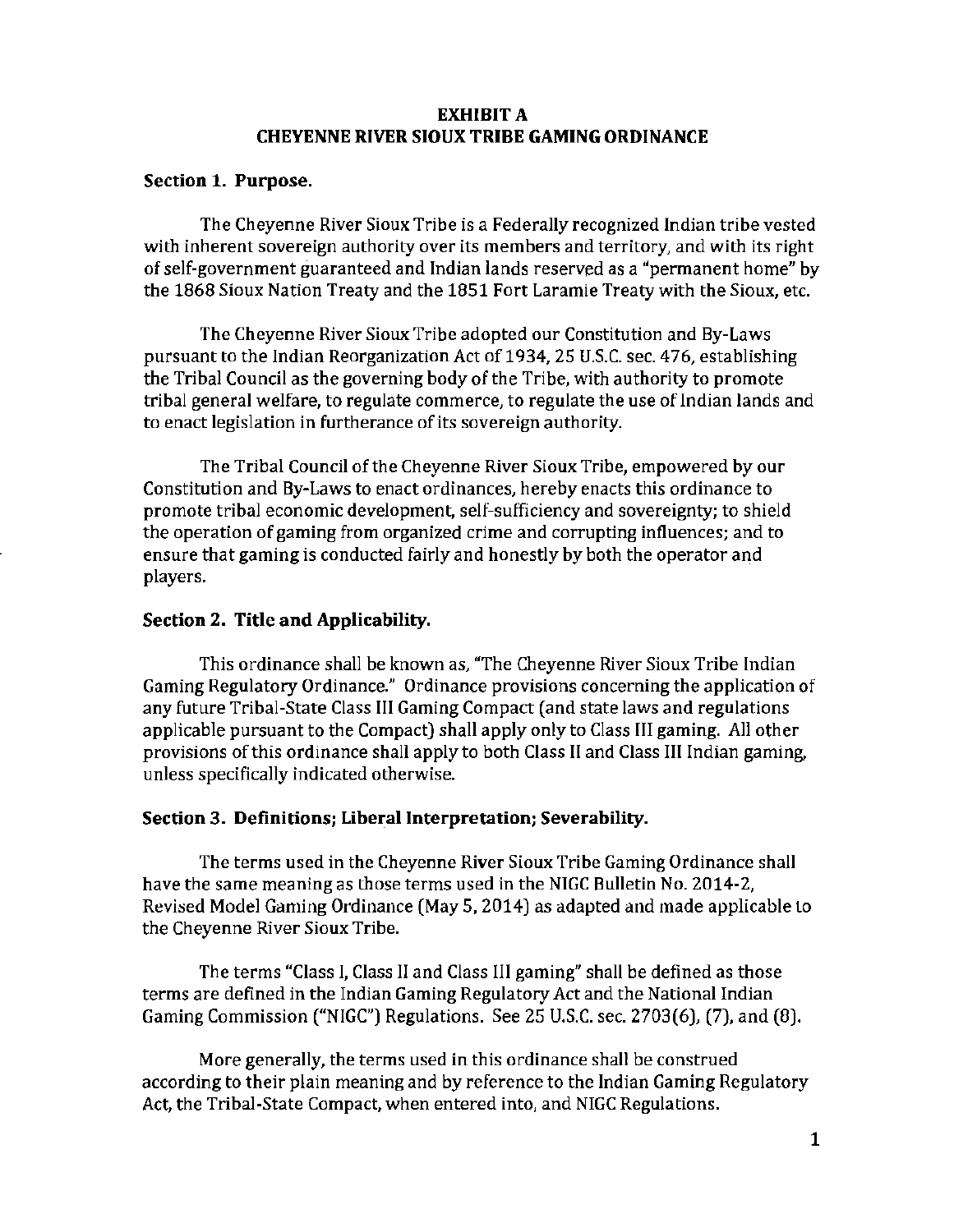This Indian Gaming Regulatory Ordinance shall be liberally construed to benefit the welfare of the Cheyenne River Sioux Tribe in a manner consistent with the Indian Gaming Regulatory Act, tribal law, and any future Cheyenne River Sioux Tribal-State Class III Gaming Compact. The Indian Gaming Regulatory Ordinance shall be construed in a manner to preserve the inherent sovereign authority of the Cheyenne River Sioux Tribe. The provisions of this Ordinance are severable, and should any provision (or any application of any provision be deemed invalid) the balance of the Ordinance shall remain in force and effect.

Prior Gaming Regulatory Ordinances and Resolutions of the Cheyenne River Sioux Tribe are repealed.

### Section 4. Gaming Authorized.

Class JI and Class III Indian gaming are authorized to be conducted on the Tribe's Indian lands, provided such gaming is conducted in accordance with this ordinance, the Indian Gaming Regulatory Act, the NIGC's regulations, any other applicable laws and regulations, and in regard to Class III gaming, any future Class III Tribal-State Compact.

#### Section 5. Compliance with Federal Law

It shall be the policy of the Cheyenne River Sioux Tribe to comply with all applicable federal laws, including the Bank Secrecy Act, 31 U.S.C. § 5311 *et seq.,* and the Tribe shall establish appropriate regulatory rules, regulations, and procedures to ensure such compliance.

#### Section 6. Agent for Service of Process; Secretary of the Tribe.

The Cheyenne River Sioux Tribe designates the Secretary of the Tribe located at Secretary, Cheyenne River Sioux Tribe, P.O. Box 590, Eagle Butte, SD 57625, phone (605) 964-4155 as the agent for service of any official determination, order or notice of violation issued by the National Indian Gaming Commission or the United States.

#### Section 7. Ownership of Gaming.

The Cheyenne River Sioux Tribe shall have the sole proprietary interest in and responsibility for the conduct of any gaming operation authorized by this ordinance.

#### Section 8. Use of Net Gaming Revenues.

A Net revenues generated by the Cheyenne River Sioux Tribe through Class ii and Class III Indian gaming shali be used only for the following purposes: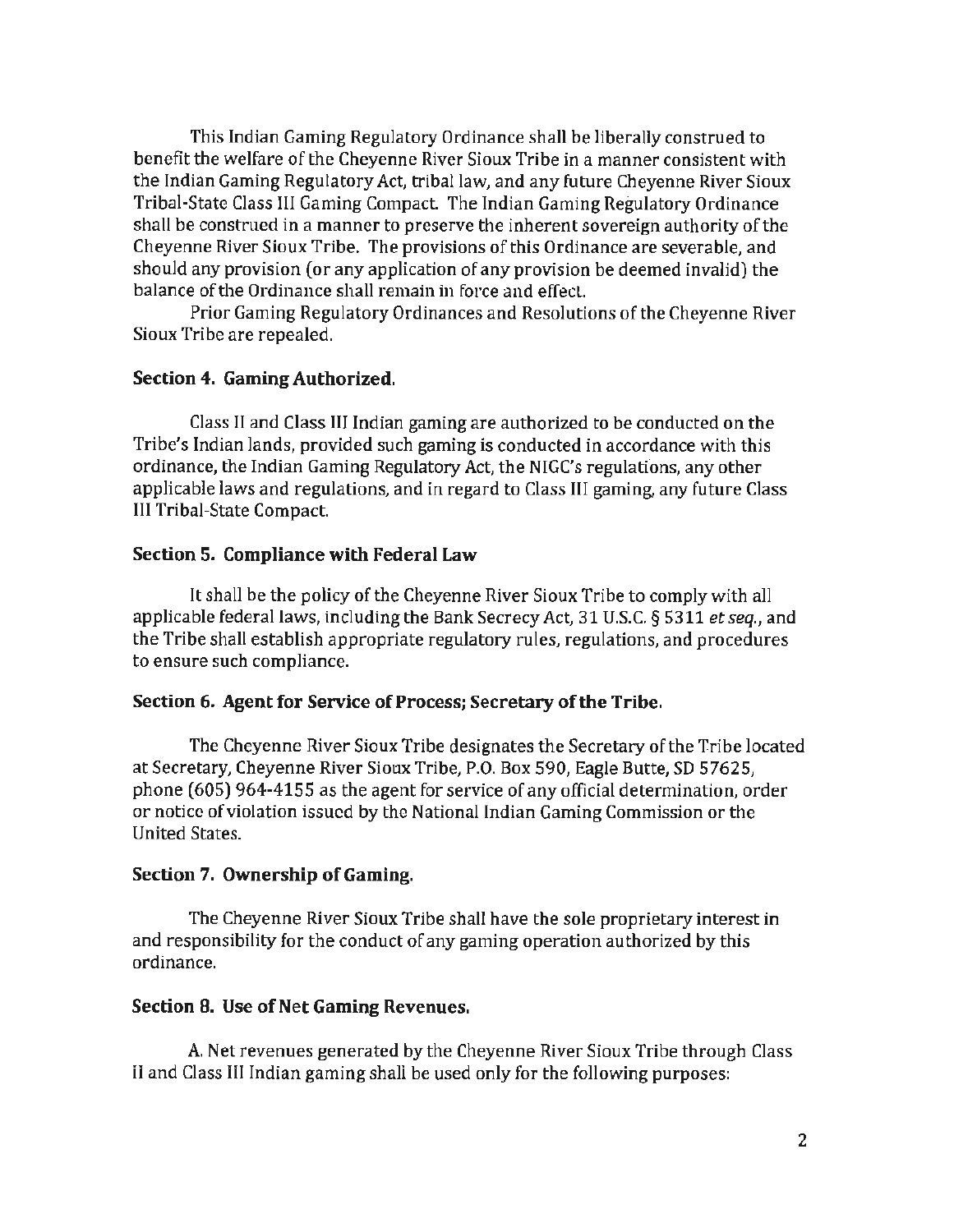- 1. To fund Tribal government operations or programs;
- 2. To provide for the general welfare of the Tribe and its members;
- 3. To promote Tribal economic development;
- 4. To donate to charitable organizations; or<br>5. To help fund operations of local government
- 5. To help fund operations of local government agencies.

# Section 9. Annual Audits; Audit Report to the NIGC.

- A. The Cheyenne River Sioux Tribe, acting through the Cheyenne River Sioux Tribal Council and the Tribal Treasurer in consultation with the Gaming Operations and Gaming Commission, shall cause to be conducted annual independent audits of gaming operations and shall submit the results of those audits to the NIGC.
- B. Annual audits shall be performed by a qualified CPA firm, with experience in Indian gaming and shall conform to generally accepted accounting and auditing standards.
- C. All gaming-related contracts that result in the purchase of supplies, services or concessions for more than \$25,000 in any year (except contracts for professional legal and accounting services) shall be specifically included within the scope of the audit conducted under Section 9(A) of this ordinance.
- D. Copies of the annual audit of each licensed gaming operation, and each audit for supplies, services or concessions of each gaming operation, shall be furnished to the NIGC within 120 days after the end of each fiscal year of the gaming operation.
- E. A copy of the Tribal gaming operation's annual audit will be made available upon request to the Tribal President, Tribal Council, and Tribal Treasurer.

## Section 10. Protection of the Environment and Public Health and Safety

- A. Each gaming facility shall be constructed, maintained, and operated in a manner that adequately protects the environment and the health and safety of the public.
- B. In coordination with other tribal government agencies, the CRST Gaming Commission and Tribal Public Safety Department shall identify and enforce laws, resolutions, codes, policies, standards, or procedures, which are applicable to each gaming place, facility or location, to ensure adequate protection of the environment and the health and safety of the public.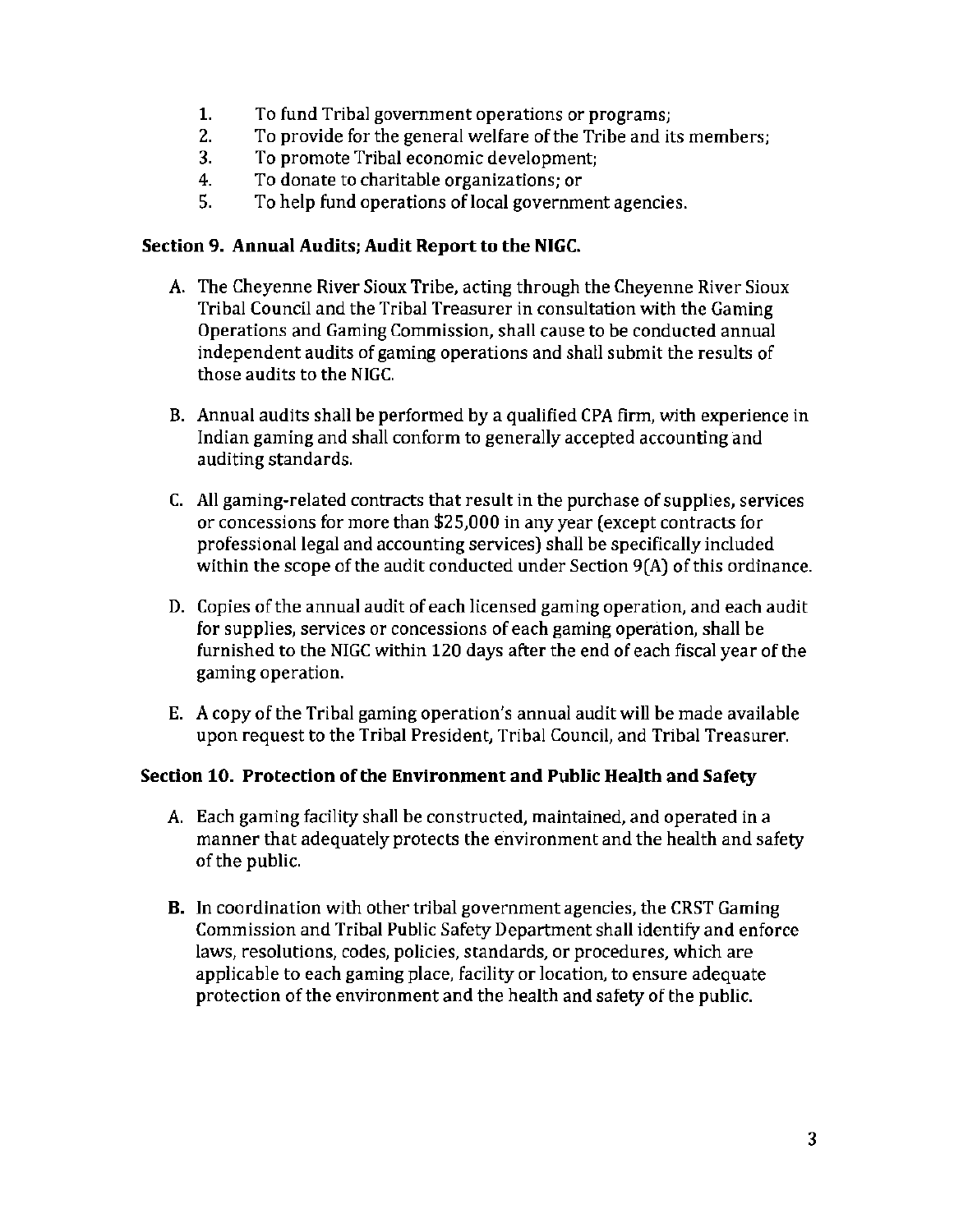### Section 11. Patron Dispute Resolution.

A gaming operation shall seek to immediately resolve any dispute between any member of the gaming public and the gaming operation or its licensees. Any patron who is dissatisfied with the dispute resolution proposed by the gaming operation may present such dispute for final resolution by either the Gaming Commission or the Tribal Court, provided that any dispute involving the Gaming Ordinance, gaming laws, rules or regulations or the Compact, must first be brought to the Gaming Commission for review subject to an appeal to the Tribal Court. The patron must file a claim within 30 days of the incident in dispute. The Gaming Commission shall hold a hearing within 30 days of the receipt of the petitioner's complaint. The petitioner may have counsel present at the hearing. The petitioner may be allowed to present relevant evidence. After the hearing, lhe Commission shall render a decision in a timely fashion. All such decisions will be final when issued. When the dispute involves a prize, the petitioner's recovery shall be limited to the amount of the prize in dispute. When the dispute involves a tort claim, petitioner's case shall' be governed by the Cheyenne River Sioux Tribe Tort Claim Ordinance and any recovery shall be limited in accordance with that ordinance. The decisions of the Gaming Commission may be appealed to the Tribal Courts, provided that the Tribal Court shall give due deference to the administrative record of the Gaming Commission and shall require full administrative exhaustion of remedies prior to hearing a case. The Gaming Commission shall submit a quarterly report to the Tribal Council concerning patron disputes and resolutions.

## Section 12. Gaming Commission Established.

- A. The Tribe hereby establishes a Cheyenne River Sioux Tribe Indian Gaming Regulatory Commission ("Commission") to regulate the Tribe's gaming operations. The Commission shall consist of six (6) members, including a Chair, Vice-Chair, and Associate Commissioner elected from among the Commission Members.
- B. The Commission will conduct oversight to ensure compliance with Tribal, federal and, in regard to Class Ill gaming, the Tribal-State Compact and state laws and regulations applicable thereunder. It will serve as the licensing authority for individuals employed in the gaming operation and will administer background investigations as part of the licensing process. The Commission will also have a role in monitoring compliance with the gaming operation's internal controls and in tracking gaming revenues. In order to carry out its regulatory duties, the Commission shall have unrestricted access to all areas of the gaming operation and to all of its records, provided that the Commission shall establish procedures to ensure the integrity and soundness of the gaming operation, its records and activities as the Commission acts to fulfill its duties. The Commission shall have authority to take regulatory enforcement actions, including suspension or revocation of an individual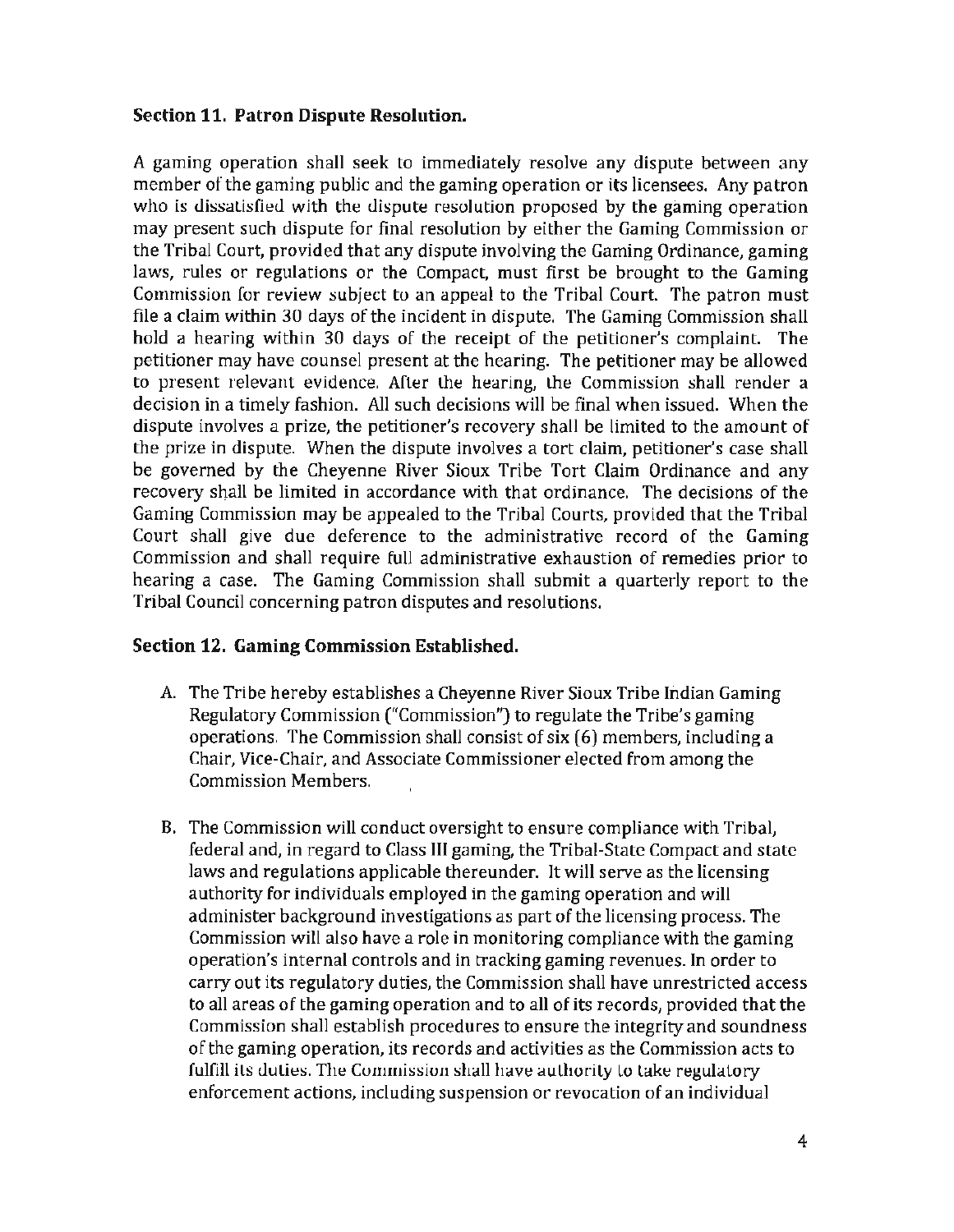gaming license, when appropriate.

- C. Commissioner positions shall be filled in the following manner:
	- 1. The Commission shall be filled by Tribal Council appointment of six (6) Commissioners to serve staggered initial terms for of 2, 4 and 6 years and two (2) Commission Members shall be appointed to serve in each such initial term class respectively;
	- 2. Thereafter, the Tribal Council shall appoint Commissioners to serve for a term of 6 years to fill each expiring Commissioner's seat (with the result that Commissioners shall serve staggered terms), and shall serve during good behavior for such term and may be removed by the Tribal Council for cause, including nonfeasance, misfeasance or malfeasance; and
	- 3. The Commission shall elect a Chair, Vice-Chair and Associate Member from among the Commission Members.
	- 4. A representative of the Treasurer's Office, designated by the Treasurer, may serve as an *ex officio* member to provide information and serve as a resource to the Commission, but shall not have a vote.

# **Section 13. Additional Qualifications of Commissioners; Independence.**

A. The following persons are not eligible to serve as Commissioners: current management or key employees of the gaming operation, while serving as such; gaming contractors (including any principal of a management, or other, contracting company); persons directly related<sup>1</sup> to or sharing a residence with, any of the above; and persons ineligible to be key employees or primary management officials. Non-tribal members previously convicted of any felony or misdemeanor offense of embezzlement, theft or any other moneyrelated or honesty-related misdemeanor offense, such as fraud, cannot serve as a Commissioner. Tribal members previously convicted of any felony and Tribal members previously convicted of any misdemeanor offense of embezzlement, theft or any other offense related to money or honesty, such as fraud, will only be allowed to serve as a Commissioner if ten or more years has passed (which the Tribal Council finds to be a significant amount of time) provided that the person is determined by the Election Board to now be of trustworthy character. The Tribal Council shall require a criminal history check to be conducted by appropriate law enforcement agencies for each Commissioner candidate prior to each appointment; shall review the candidate's criminal history check results; and shall make an appropriate

<sup>1</sup>Directly Related to a person means a spouse, parent, grandparent, sibling, child, grandchild, aunt, uncle or first cousin.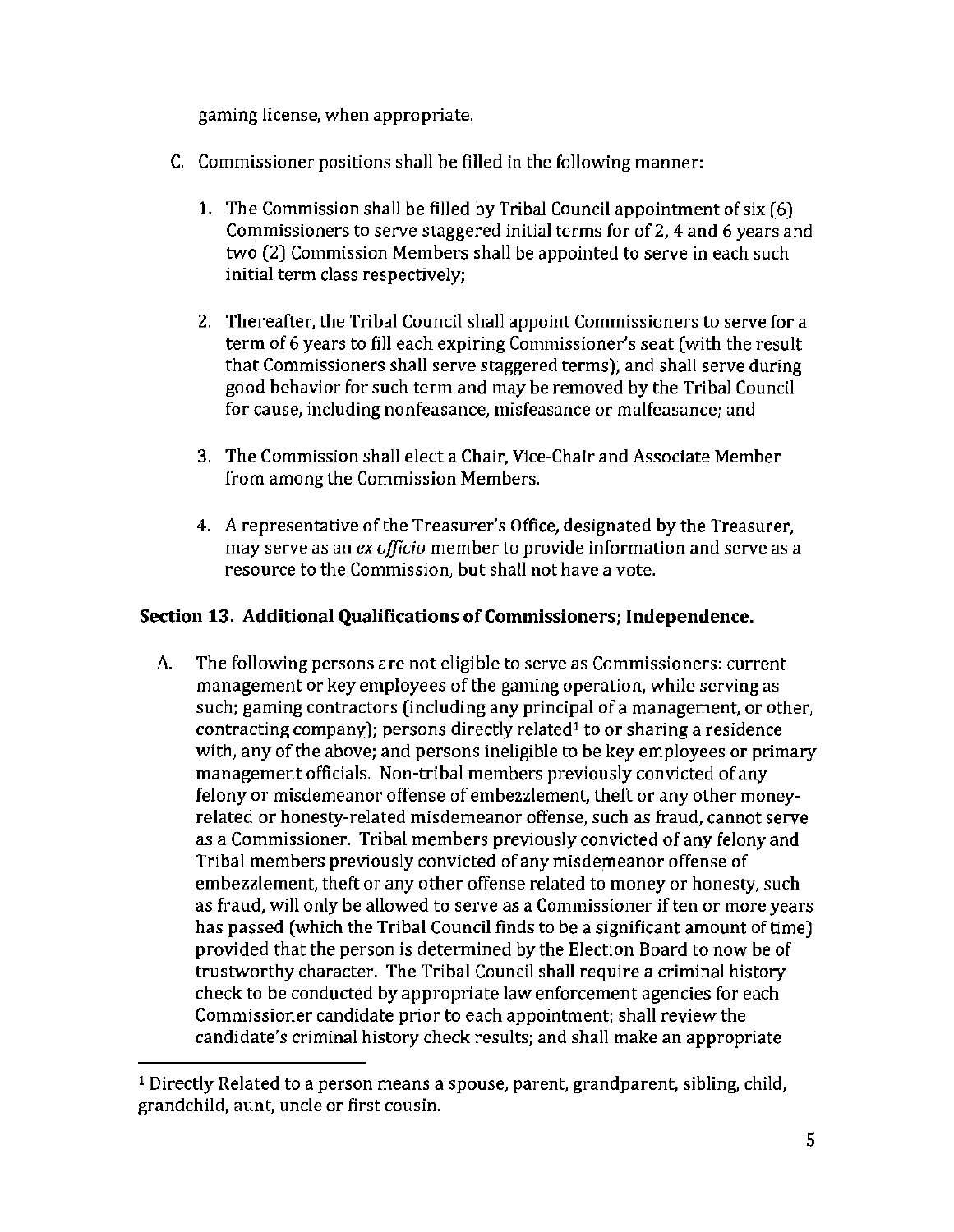eligibility determination before certifying an individual to be placed upon the ballot for the position of Commissioner.

- B. The Tribe recognizes the importance of an independent CRST Gaming Commission in maintaining a well-regulated gaming operation. The Commission shall be independent of the Tribal Council in regulatory matters within its purview. With the exception of general policy matters, no prior, or subsequent, review by the Tribal Council of any actions of the Commission shall be required except as otherwise explicitly provided in this ordinance. To avoid potential conflicts of interest between the operation and regulation of the gaming facility, the Tribe requires that: ·
	- 1. No member of the Tribal Council and no Gaming operation management official may serve on the Gaming Commission;
	- 2. Members of the Commission are prohibited from gambling in the facility;
	- 3. Commissioners are prohibited from accepting complimentary items from the gaming operation, excepting food and beverages valued under \$20.00; and
	- 4. Commissioners may only be removed from office by the Tribal Council, prior to the expiration of their respective terms, for neglect of duty, misconduct, malfeasance or other acts that would render a Commissioner unqualified for the position.
- C. Nominees for Commissioner position(s) must be certified as trustworthy after a background check reviewed by the Tribal Council, must have at least an Associate of Arts, Science, Business college degree or comparable degree, and/or at least three years prior experience in gaming regulation, operations, financial services or law enforcement.

#### Section 14. Duties of the Commission.

The Tribal Gaming Commission shall:

- A. Conduct background investigations, or cause such investigations to be conducted, for primary management officials and key employees;
- R. Review and approve all investigative work conducted in connection with the background investigations of primary management officials and key employees;
- C. Create and maintain investigative reports based on the background

6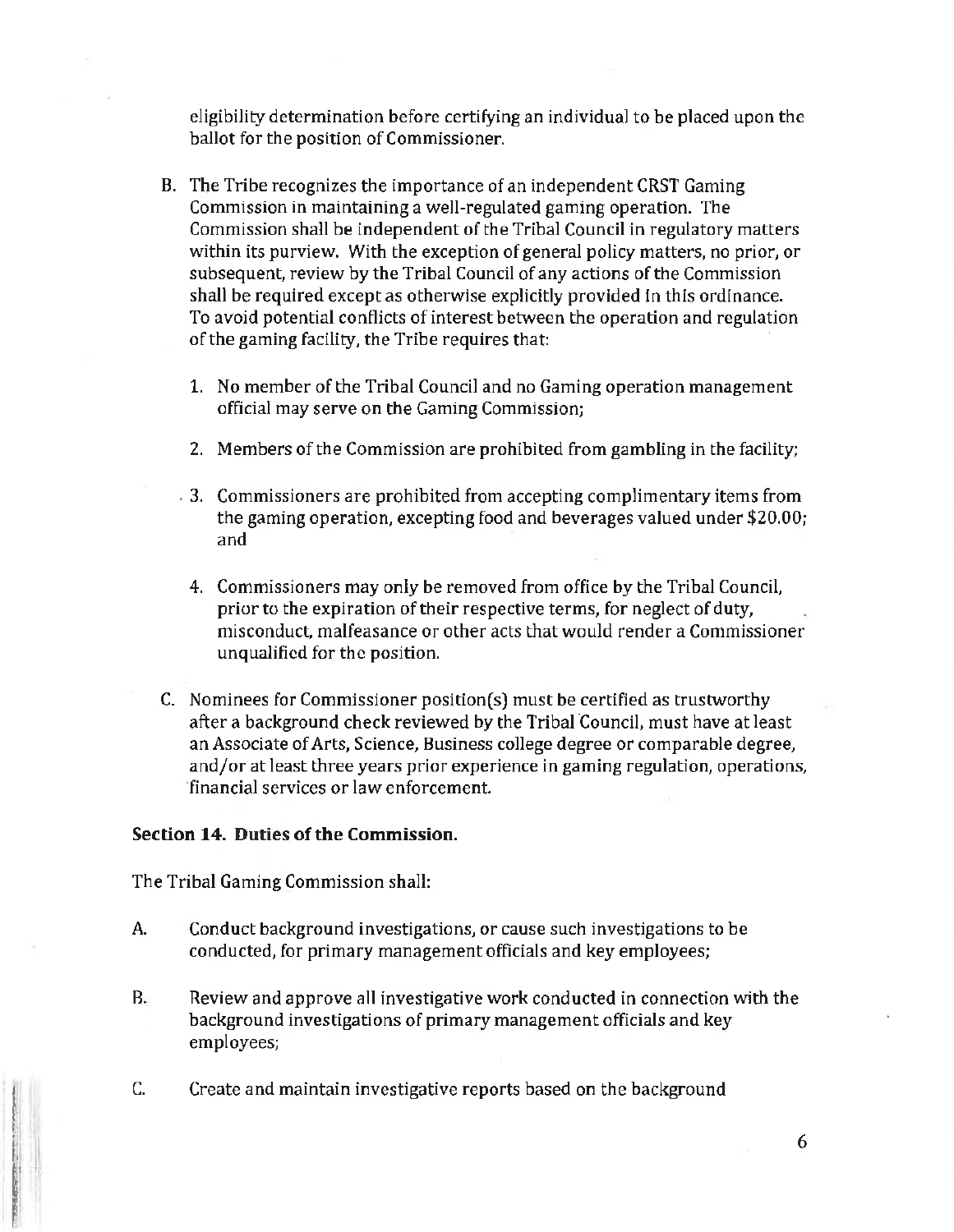investigations of primary management officials and key employees;

- D. Obtain and process fingerprints, or designate a law enforcement agency to obtain and process fingerprints;
- E. Make licensing eligibility determinations, which shall be signed by the Chair of the Commission;
- F. Submit a notice of results to the NIGC of the background investigations done for each primary management official and key employee applicant;
- G. Issue gaming licenses to primary management officials and key employees of the operation, if warranted by the eligibility determination;
- H. Establish standards for licensing Tribal gaming facilities;
- I. Issue gaming licenses to Tribal gaming facilities;
- J. Inspect, examine and monitor all of the Tribe's gaming activities, and have immediate access to review, inspect, examine, photocopy and audit all records of the gaming establishment;
- K. Ensure compliance with all Tribal, state and federal laws, rules and regulations regarding Indian gaming;
- L. Investigate any suspicion of wrongdoing associated with any gaming activities;
- M. Hold hearings on patron complaints, in accordance with procedures established in this ordinance and the Tribal gaming regulations;
- N. Comply with any and all reporting requirements under IGRA, the NIGC's regulations and any tribal-state compact to which the Tribe is a party, and any other applicable law;
- 0. Promulgate and issue regulations necessary to comply with applicable internal control standards;
- P. Promulgate and issue regulations on the levying of fees and/or taxes associated with gaming license applications;
- Q. Promulgate and issue regulations on the levying of fines and/ or the suspension or revocation of gaming licenses for violations of this ordinance or any Tribal, federal or state gaming regulations, if applicable;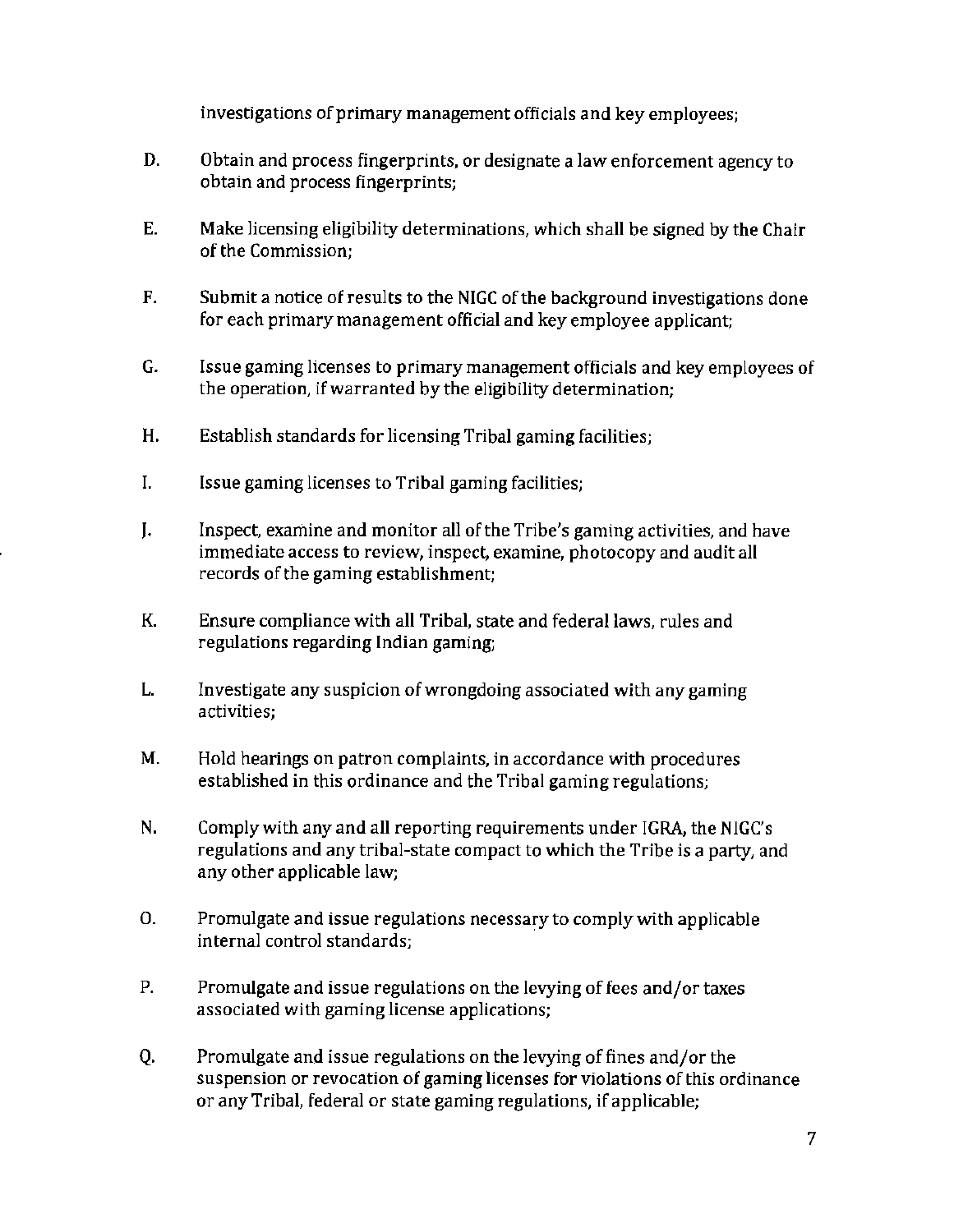- R. Establish a list of persons not allowed to game in the Tribe's gaming facilities in order to maintain the integrity of the gaming operation;
- S. Establish a list of persons who have voluntarily agreed to be excluded from the Tribal gaming facility, and create regulations for enforcing the exclusions;
- T. Provide referrals and information to the appropriate tribal or BIA law enforcement officials when such information indicates a criminal violation of Tribal, federal or applicable state statutes, ordinances, regulations, codes or resolutions;
- U. Create a list of regulatory authorities that conduct background investigations of, and license, vendors who are recognized as trustworthy;
- V. Draft regulations exempting vendors from the licensing and/or background investigation requirements if they have received a license from a recognized regulatory authority;
- W. Perform such other duties the Commission deems appropriate for the proper regulation of the Tribal gaming operation; and
- X. Promulgate such regulations and guidelines as deemed appropriate to implement the provisions of this ordinance, so long as they are in furtherance of, and not in conflict with, any provisions of this ordinance.
- Y. The Commission shall establish for the Commission a financial accounting system, personnel, operating, administrative rules and hearing procedures, subject to the approval of the Tribal President; and the Commission may contract with an arm of the tribal government to provide administrative, human resources, and financial accounting services, subject to the review, oversight and approval of the Tribal Treasurer.
- Z. Before adopting, amending and repealing regulations, the Commission shall give notice of any such proposed action to the Tribal Council, the gaming operation(s) and all other persons whom the Commission has reason to believe have a legitimate interest in the proposed action. The notice shall invite comments and describe the general nature of the proposed action and the manner in which comments on the proposed action shall be received by the Commission. The Tribal Council shall pass a resolution affirming the adoption, amendment, or repeal of regulations prior to such agency action taking legal effect.

# Section 15. Confidentiality of Background Investigation Records; Quorum; Meetings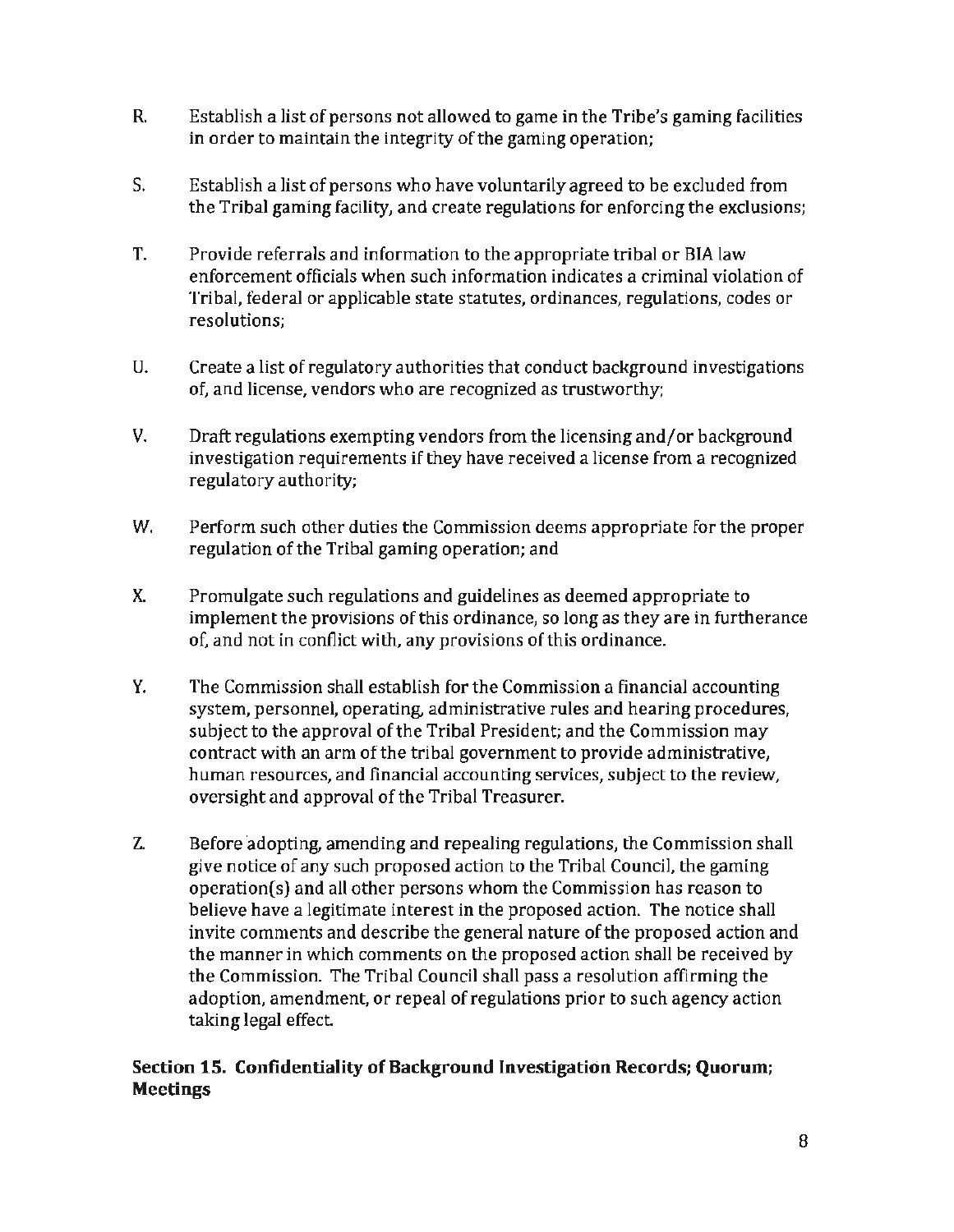- A The Commission shall ensure that all records and information obtained as a result of an employee background investigation shall remain confidential and shall not be disclosed to any persons who are not directly involved in the licensing and employment processes. The Commission, and its investigators, shall keep confidential the identity of each person interviewed in the course of conducting a background investigation, unless disclosure is required by Tribal, federal and/or applicable state law. Information obtained during the course of an employee background investigation shall be disclosed to members of management, human resource personnel and/or others employed by the Tribal gaming operation on a need-to-know basis and only when necessary for actions taken in their official capacities.
- B. The confidentiality requirements in Section 15(A), above, do not apply to requests for such records or information from any Tribal, federal, or state law enforcement or regulatory agency, or for the use of such records or information by the Commission and staff in the performance of their official duties.
- C. A majority of the Commission shall constitute a quorum. The concurrence of a majority of the Commissioners shall be required for any final determination by the Commission. The Commission may act in its official capacity, even if there is a vacancy on the Commission.
- D. Commissioners shall be compensated at a level determined by the Tribal Council. A Commissioner's compensation shall not be based on a percentage of gaming revenue.
- E. The Commission shall keep a written record of all its meetings.

## Section 16.Facility Licenses

- A. The Tribe shall issue a separate license to each place, facility or location on Indian lands where Class II or Class III gaming is conducted under this ordinance.
- B. The Tribal Gaming Commission is responsible for issuing new or renewed facility licenses to each place, facility or location.
- C. The Tribal Gaming Commission shall require that a facility license application be completed by the chief management official of the gaming facility for each gaming place, facility or location.
- D. The Tribal Gaming Commission shall identify the environmental, health and public safety standards with which the place, facility or location must comply, and specify the form, conditions and content of a facility license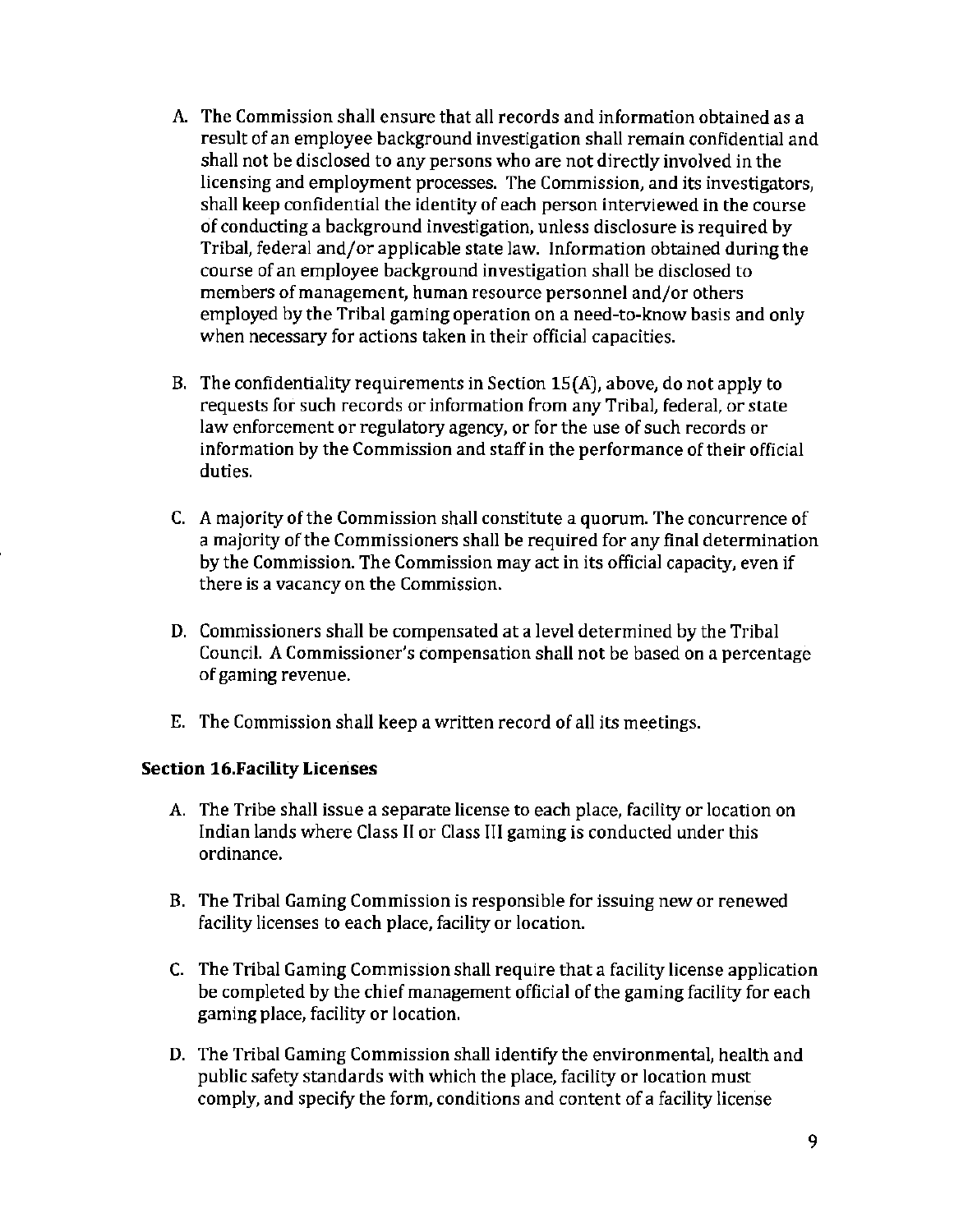application. The application shall include: a legal description of the lands upon which the facility is located, and a certification that the site constitutes "Indian lands," as defined in IGRA, the NIGC's regulations, NIGC Office of General Counsel and DOI Solicitor Offices' Indian lands legal opinions, judicial decisions and any other applicable law.

- E. The Tribal Gaming Commission shall only issue a facility license if the application includes the required information and documentation, and sufficiently satisfies any additional conditions deemed necessary by the Tribe.
- F. The Tribal Gaming Commission shall submit to the NIGC Chair a notice that issuance of a facility license is under consideration by the Tribal Gaming Commission. This notice must be submitted at least 120 days before the opening of any new place, facility or location on Indian lands where Class II or Class III Indian gaming will occur.
- G. The Tribal Gaming Commission shall submit a copy of each newly issued or renewed facility license to the NIGC Chair within 30 days of issuance, along with any other required documentation.
- H. The Tribe shall notify the NIGC Chair within 30 days if a facility license is terminated or expires, or if a gaming place, facility, or location closes or reopens.

## Section 17: License Application Fonus

A The following notice shall be placed on the Tribe's license application form for key employee or a primary management official before it is filled out by an applicant: In compliance with the Privacy Act of 197 4, the following information is provided: Solicitation of the information on this form is authorized by 25 U.S.C. §§ 2701 *et seq.* The purpose of the requested information is to determine the eligibility of individuals to be granted a gaming license. The information will be used by the Tribal gaming regulatory authorities and by the National Indian Gaming Commission members and staff who have need for the information in the performance of their official duties. The information may be disclosed by the Tribe or the NIGC to appropriate Federal, Tribal, State, local, or foreign law enforcement and regulatory agencies when relevant to civil, criminal or regulatory investigations or prosecutions or when pursuant to a requirement by a tribe or the NIGC in connection with the issuance, denial, or revocation of a gaming license, or investigations of activities while associated with a tribe or a gaming operation. Failure to consent to the disclosures indicated in this notice will result in a tribe being unable to license you for a primary management official or key employee position. The disclosure of your Social Security Number (SSN) is voluntary. However, failure to supply a SSN may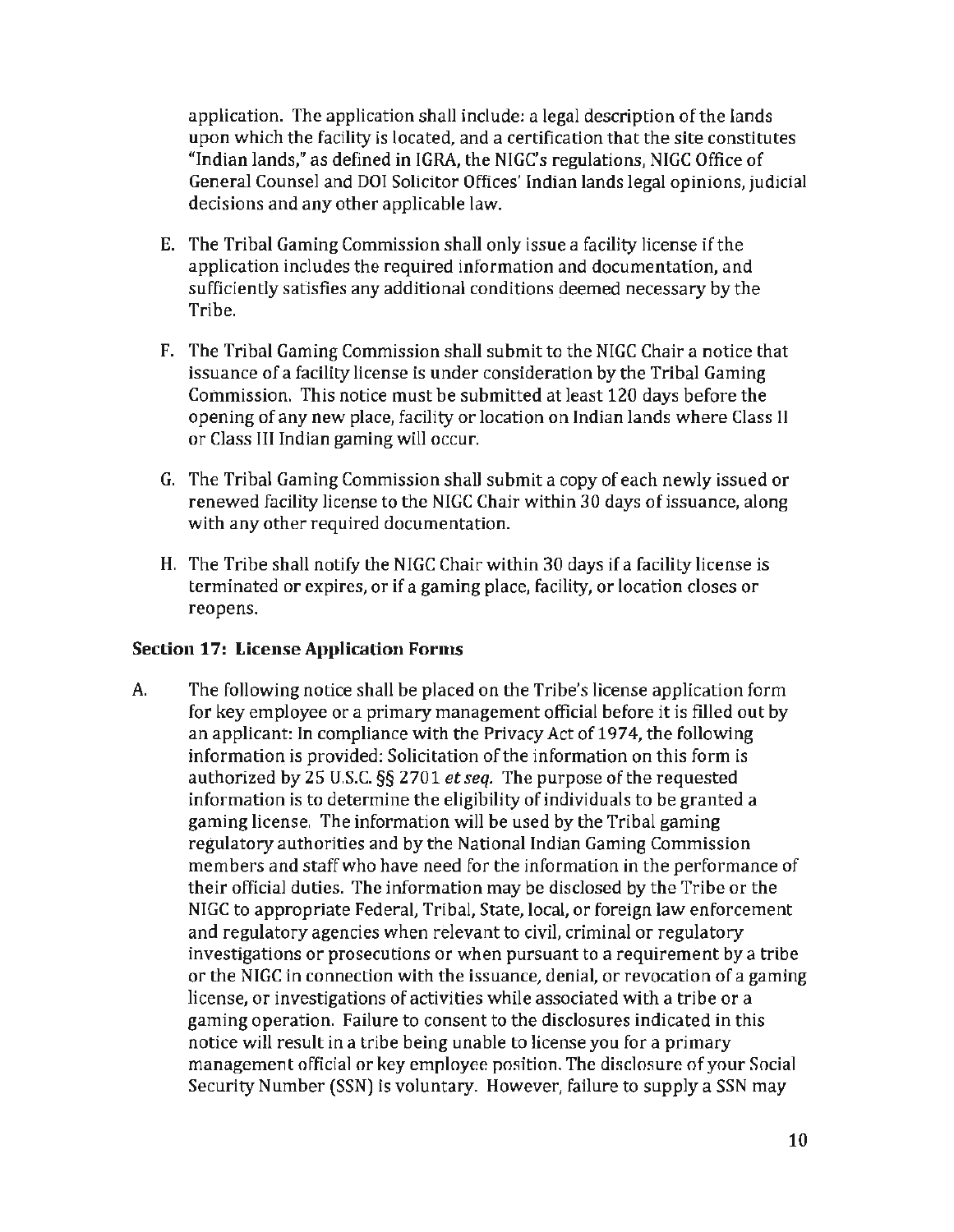result in errors in processing your application.

B. The following additional notice shall be placed on the application form for a key employee or a primary management official before it is filled out by an applicant: *A* false statement on any part of your license application may be grounds for denying a license or the suspension or revocation of a license. Also, you may be punished by fine or imprisonment (18U.S.C.§1001).

# Section 18. License Fees; Fingerprints

The Tribe may charge a license fee, to be set by the Tribal Gaming Commission, to cover its expenses in investigating and licensing key employees and primary management officials of the gaming operation.

The Tribe shall perform a background investigation for each primary management official and key employee of the gaming operation. The Tribe shall request fingerprints from each primary management official and key employee. Gaming Employees shall be subject to drug testing in connection with their appointment in accordance with standards and procedures established for drug testing of tribal employees generally.

Fingerprints shall be taken by the Cheyenne River Sioux Public Safety Department. Fingerprints will then be forwarded to the NIGC for processing through the Federal Bureau of Investigation ("FBI") and the National Criminal Information Center to determine the applicant's criminal history, if any.

# Section 19. Background Investigations

- A. The Tribe shall perform a background investigation for each primary management official and key employee in its gaming operation.
- B. The Tribal Gaming Commission is responsible for conducting the background investigations of primary management officials and key employees.
- C. The Tribal Gaming Commission shall obtain from each primary management official and key employee all of the following information:
- 1. Full name, other names used (oral or written), social security number, birth date, place of birth, citizenship, gender and all languages spoken and/or written);
- 2. Currently, and for the previous five (5) years, business and employment positions held, ownership interests in those businesses, business and residential addresses, and driver's license numbers;
- 3. The names and current addresses of at least three (3) personal references,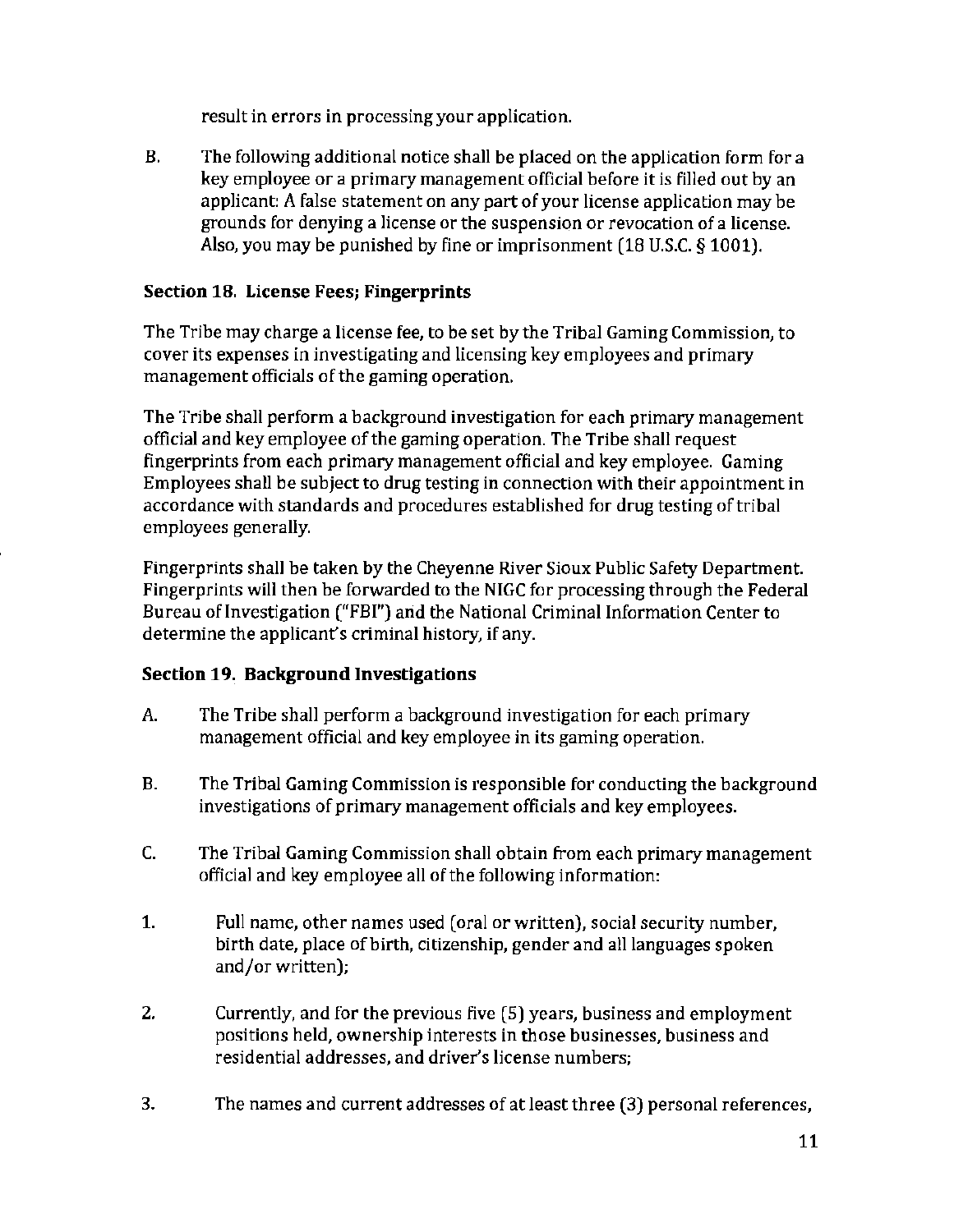including one (1) personal reference who was acquainted with the applicant during each period of residence listed under paragraph (C)(2) of this section;

- 4. Current business and residential telephone numbers, and all cell phone numbers, and a current photograph;
- 5. A description of any existing and previous business relationships with other tribes, including any ownership interests in the businesses;
- 6. A description of any existing and previous business relationships with the gaming industry generally, including ownership interests in the businesses;
- 7. The name and address of any licensing or regulatory agency with which the person has filed an application for a license or permit related to gaming, whether or not such license or permit was granted;
- 8. For each felony for which there is an ongoing prosecution or a conviction, the charge, the name and address of the court involved, and the date of disposition, if any;
- 9. For each misdemeanor conviction or ongoing misdemeanor prosecution (excluding minor traffic violations) within 10 years of the date of the application, the name and address of the court involved and the date of disposition, if any;
- 10. For each criminal charge (excluding minor traffic charges), whether or not there is a conviction, if such criminal charge is within 10 years of the date of the application, and is not otherwise listed pursuant to paragraphs (C)(8) or (C)(9) of this Section, the criminal charge, the name and address of the court involved, and the date of disposition, if any;
- 11. The name and address of any licensing or regulatory agency with which the person has filed an application for an occupational license or permit, whether or not such license or permit was granted;
- 12. Any other information the Tribe deems relevant; and
- 13. Fingerprints obtained in accordance with procedures adopted by the Tribe pursuant to 25 C.F.R. § 522.2(h).

D. When a primary management official or key employee is employed by the Tribe, a complete application file, containing all of the information listed in Section 19(c),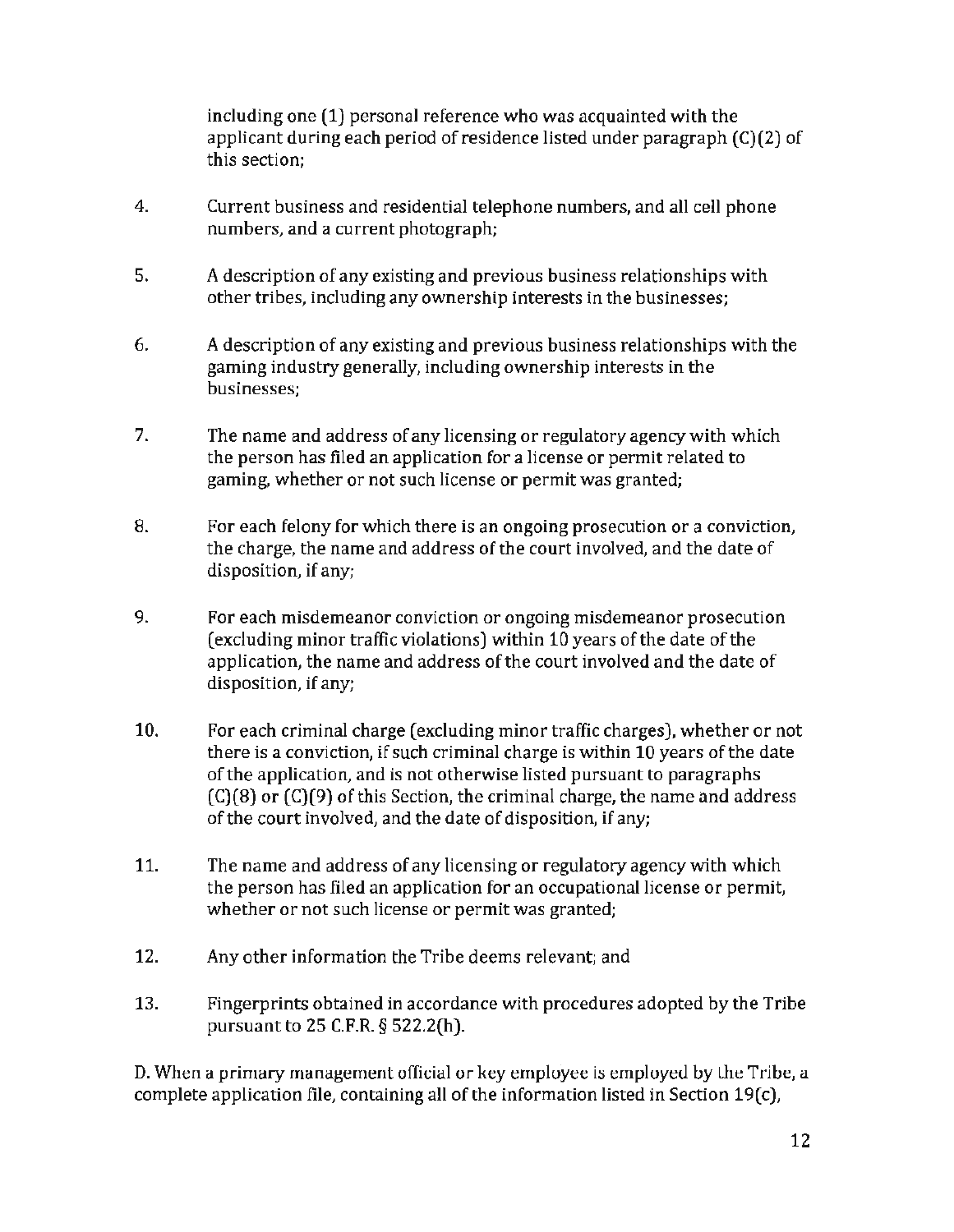shall be maintained.

# **Section** 20. **Procedures for Conducting Background Investigations**

A. The Tribal Gaming Commission, or its agent, shall employ or engage an investigator to conduct a background investigation of each applicant for a primary management official or key employee position. The investigation must be sufficient to allow the Tribal Gaming Commission to make a required eligibility determination under this ordinance. The investigator shall:

- 1. Verify the applicant's identity through items such as a social security card, driver's license, birth certificate or passport;
- 2. Contact each personal and business reference provided in the license application, when possible;
- 3. Conduct a personal credit check;
- 4. Conduct a civil history check for past or outstanding judgments, current liens, past or pending lawsuits, and any other information deemed to be relevant;
- 5. Conduct a criminal history records check by submitting the applicant's fingerprints to the NIGC or to another law enforcement agency for forwarding to the FBI to perform a criminal history records check utilizing the FBl's data base;
- 6. Based on the results of the criminal history records check, as well as information acquired from an applicant's self-reporting or from any other source, obtain information from the appropriate court regarding any past felony and/or misdemeanor convictions or ongoing prosecutions within the past 10 years;
- 7. Inquire into any previous or existing business relationships with the gaming industry, including with any tribes with gaming operations, by contacting the entities or tribes;
- 8. Verify the applicant's history and current status with any licensing agency by contacting the agency; and
- 9. Take other appropriate steps to verify the accuracy of the information, focusing on any problem areas noted.

# **Section 21. Investigative Reports.**

A. The Tribe shall create and maintain an investigative report for each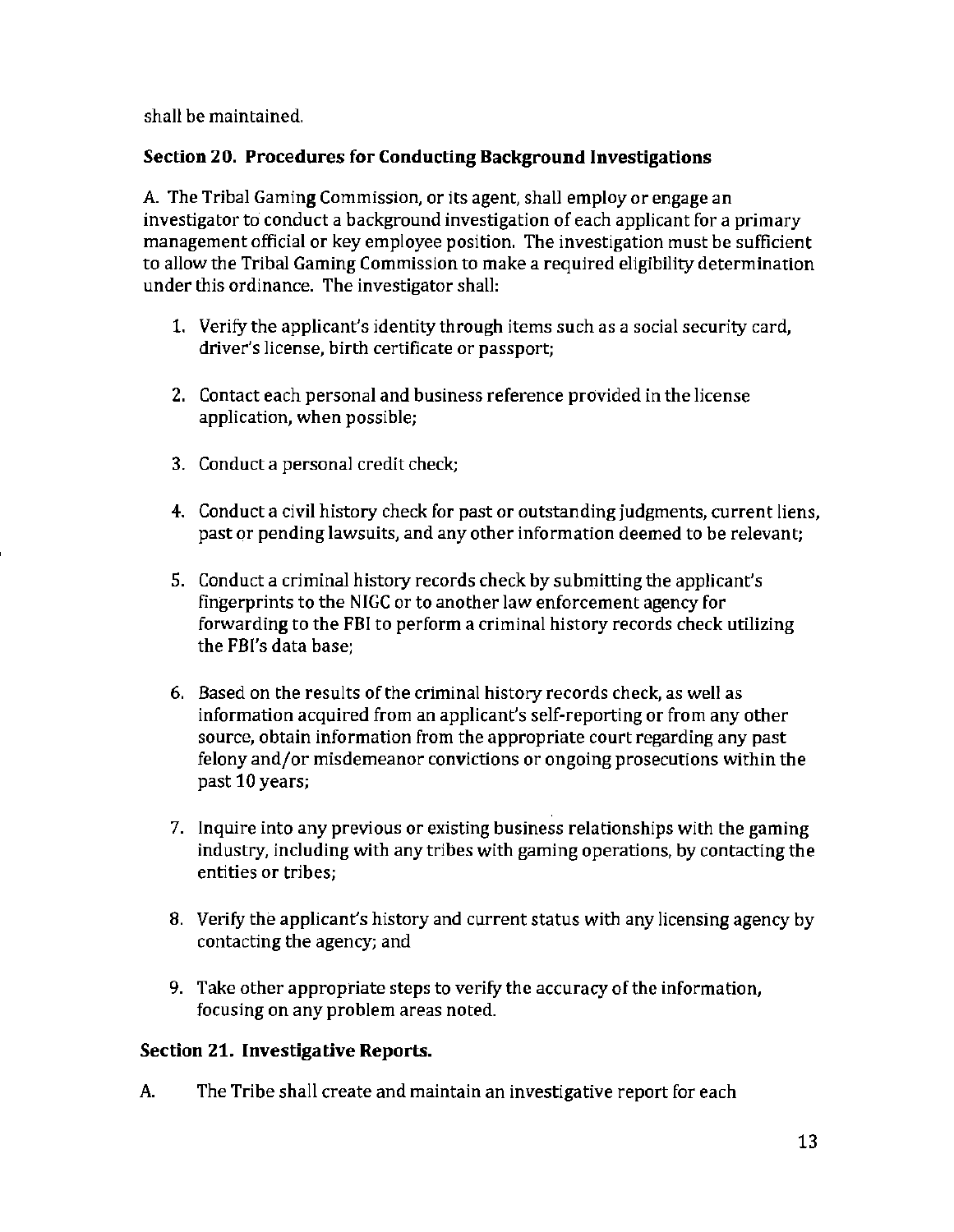background investigation of a primary management official or key employee.

- B. Investigative reports shall include all of the following information:
- 1. Steps taken in conducting the investigation;
- 2. Results obtained;
- 3. Conclusions reached; and
- 1·. The basis for those conclusions.

# Section 22. Primary Management and Key Employee Eligibility **Determinations**

- A. Before a license is issued to a primary management official or key employee, an authorized Tribal official shall make a finding concerning the eligibility of that person for receiving a gaming license by reviewing the applicant's prior activities, criminal record, if any, and reputation, habits and associations.
- B. If the authorized Tribal official, in applying the standards adopted in this ordinance, determines that licensing the person poses a threat to the public interest or to the effective regulation of gaming, or creates or enhances the dangers of unsuitable, unfair or illegal practices, methods and/or activities in the conduct of gaming, he or she shall not license that person in a key employee or primary management official position.
- C. Copies of the eligibility determination shall be included with the notice of results that must be submitted to the NIGC before the licensing of a primary management official or key employee

# Section 23. Notice of Results of Background Investigations

- A. Before issuing a license to a primary management official or key employee, the Tribal Gaming Commission shall prepare a notice of results of the applicant's background investigation to submit to the NIGC.
- 1. The notice of results must be submitted to the NIGC no later than 60 days after the applicant begins working for the Tribe.
- B. The notice of results shall include the following information:
- 1. The applicant's name, date of birth, and social security number;
- 2. The date on which the applicant began, or will begin, working as a primary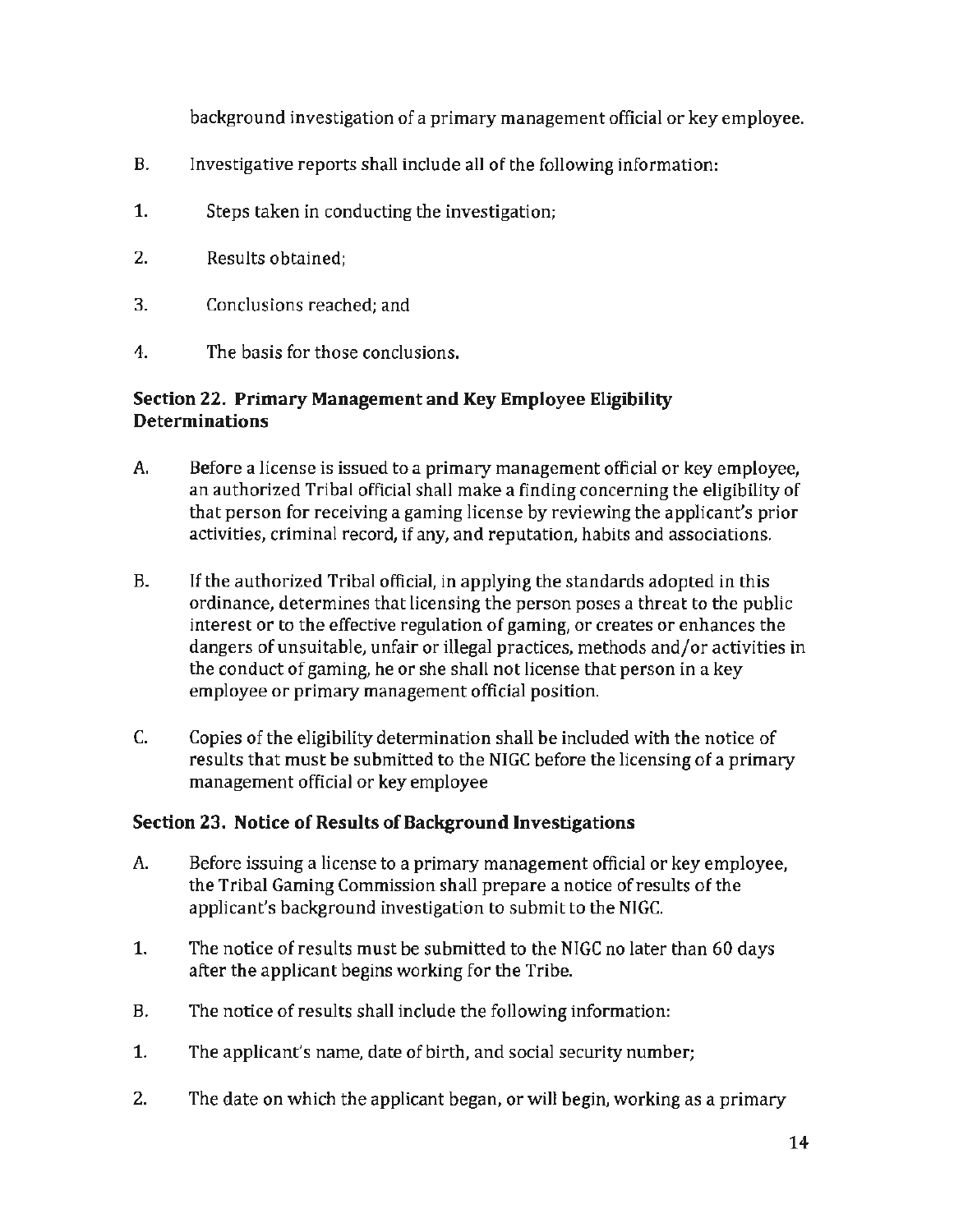management official or key employee;

- 3. A summary of the information presented in the investigative report, including:
- a. licenses that have previously been denied;
- b. gaming licenses that have been revoked, even if subsequently reinstated;
- c. every known criminal charge brought against the applicant within the last 10 years of the date of the application; and
- d. every felony offense of which the applicant has been convicted or any ongoing prosecution; and
- 4. A copy of the eligibility determination made in accordance with Section 21.

# **Section** 23. **Primary Management and Key Employee Gaming Licenses**

# **Granting Gaming Licenses**

- A. All primary management officials and key employees of the gaming operation must have a gaming license issued by the Tribe. The Tribal Gaming Commission is responsible for granting and issuing gaming licenses to primary management officials and key employees.
- B. The Tribal Gaming Commission may license a primary management official or key employee applicant after submitting a notice of results of the applicant's background investigation to the NIGC, as required by Section 22.
- C. The Tribal Gaming Commission shall notify the NIGC of the issuance of a license to a primary management official or key employee within 30 days of issuance.
- D. The Tribe shall not employ an individual in a primary management official or key employee position who does not have a license after 90 days of beginning work at the gaming operation.

# **Notice from NIGC Concerning NIGC Objections to License**

*E.* The Tribal Gaming Commission must reconsider a license application for a primary management official or key employee if it receives a statement of itemized objections to issuing such a license from the NIGC, and those objections are received within 30 days of the NIGC receiving a notice of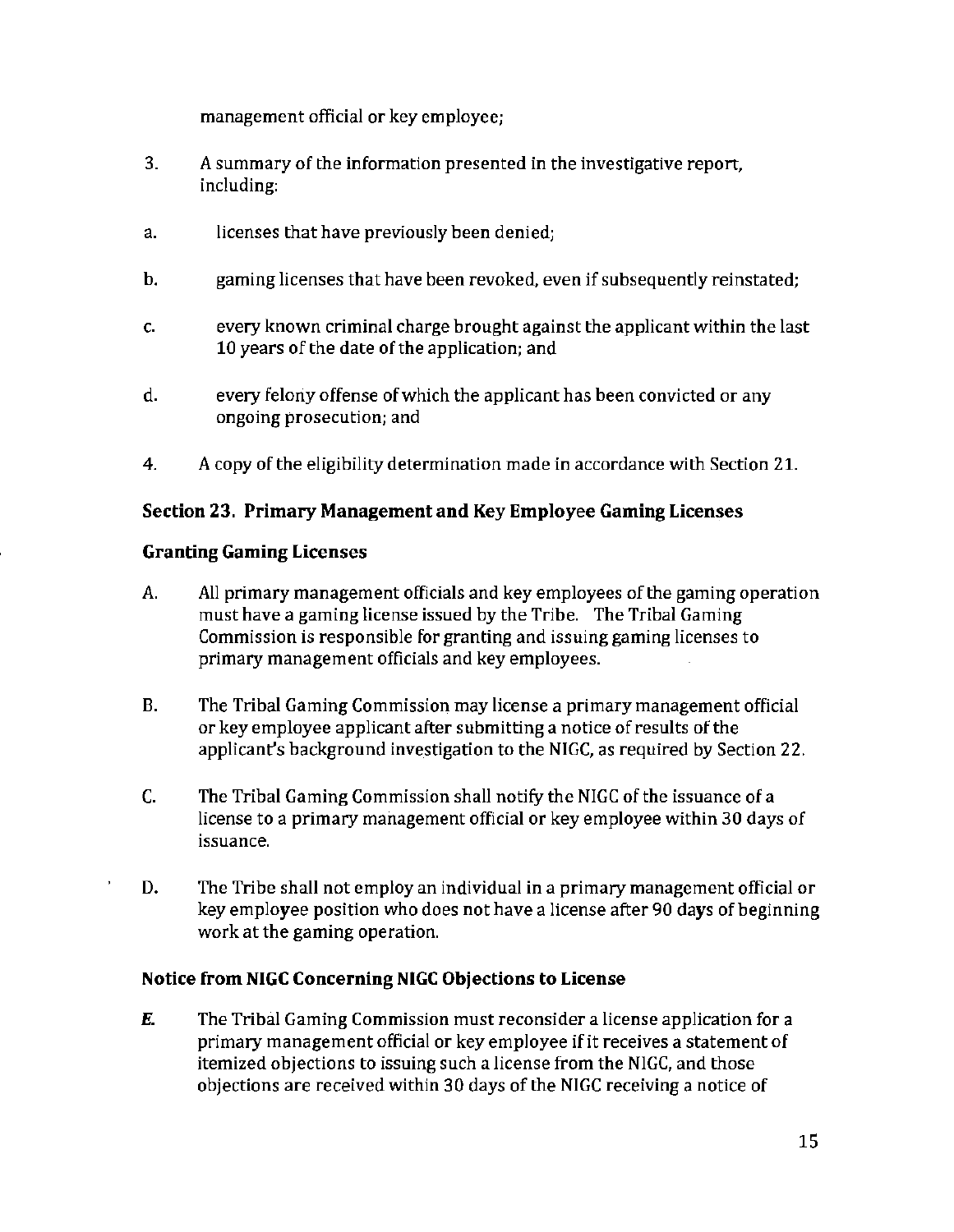results of the applicant's background investigation.

- F. The Tribal Gaming Commission shall take the NIGC's objections into account when reconsidering a license application.
- G. The Tribe will make the final decision whether to issue a license to an applicant for a primary management official or key employee position.
- H. If the Tribal Gaming Commission has issued a license to a primary management official or key employee before receiving the NIGC's statement of objections, notice and a hearing shall be provided to the licensee, as required under this ordinance.

# Section 24. Denying Gaming Licenses

- *A.* The Tribal Gaming Commission shall not license a primary management official or key employee if an authorized Tribal official determines, in applying the standards above for making a license eligibility determination, that licensing the person:
- 1. Poses a threat to the public interest;
- 2. Poses a threat to the effective regulation of gaming; or
- 3. Creates or enhances the dangers of unsuitable, unfair or illegal practices, methods and/or activities in the conduct of gaming.
- B. When the Tribal Gaming Commission does not issue a license to an applicant for a primary management official or key employee position, or revokes a previously issued license after reconsideration, it shall:
- 1. Notify the NIGC; and
- 2. Forward copies of its eligibility determination and notice of results of the applicant's background investigation to the NIGC for inclusion in the Indian Gaming Individuals Record System.

## Section 25. Gaming License Suspensions and Revocations

A. If, after a license is issued to a primary management official or a key employee, the Tribe receives notice from the NIGC that the primary management official or key employee is not eligible for employment, the Tribal Gaming Commission shall do the following: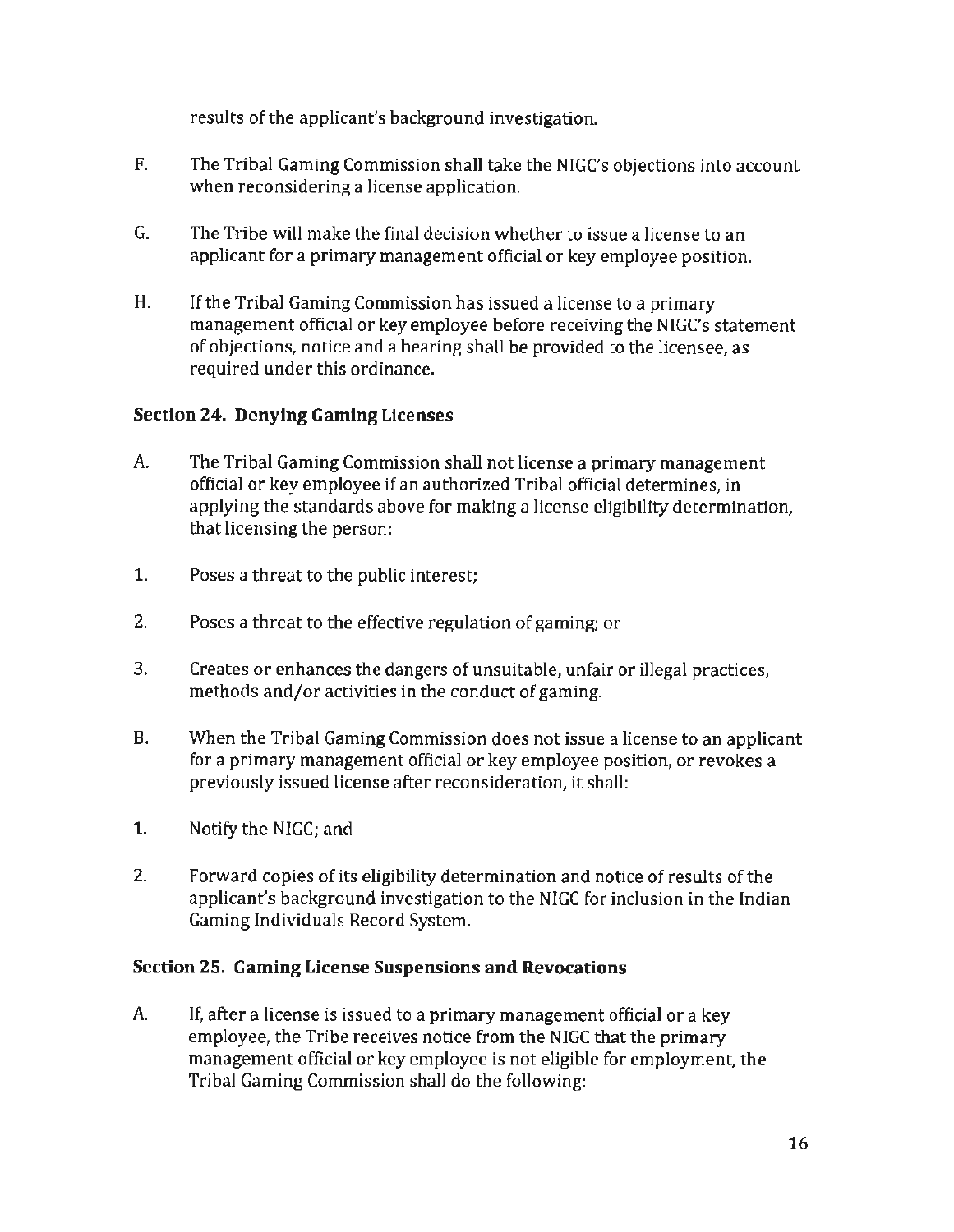- 1. Immediately suspend the license;
- 2. Provide the licensee with written notice of the suspension and proposed revocation; and
- 3. Provide the licensee with notice of a time and place for a hearing on the proposed revocation of the license.
- B. The right to a revocation hearing vests only when a license is granted under an ordinance approved by the NIGC Chair.
- C. Following a revocation hearing, the Tribe shall decide whether to revoke or reinstate the license at issue.
- D. The Tribe shall notify the NIGC of its decision to revoke or reinstate a license within 45 days of receiving notification from the NIGC that a primary management official or key employee is not eligible for employment.

# Section 26. Records Retention

- A. The Tribal Gaming Commission shall retain, for no less than three years from the date a primary management official or key employee is terminated from employment with the Tribe, the following documentation:
- 1. Applications for licensing;
- 2. Investigative Reports; and
- 3. Eligibility Determinations.

## Section 27. Licenses for Vendors

Vendors of gaming services or supplies, with a value of \$25,000 or more annually, must have a vendor license from the Tribal Gaming Commission in order to transact business with the Tribal gaming operation. Contracts for professional legal and accounting services are excluded from this Section.

# Submission of a Vendor License Application

In order to obtain a gaming vendor license, the business must complete a vendor application and submit to background checks of itself and its principals. Principals of a business include those officers, directors, managers, owners, partners, and noninstitutional stockholders that either own 10% or more of the business' stock or are the 10 largest stockholders, as well as the on-site supervisors or managers designated in an agreement with the Tribe, if applicable.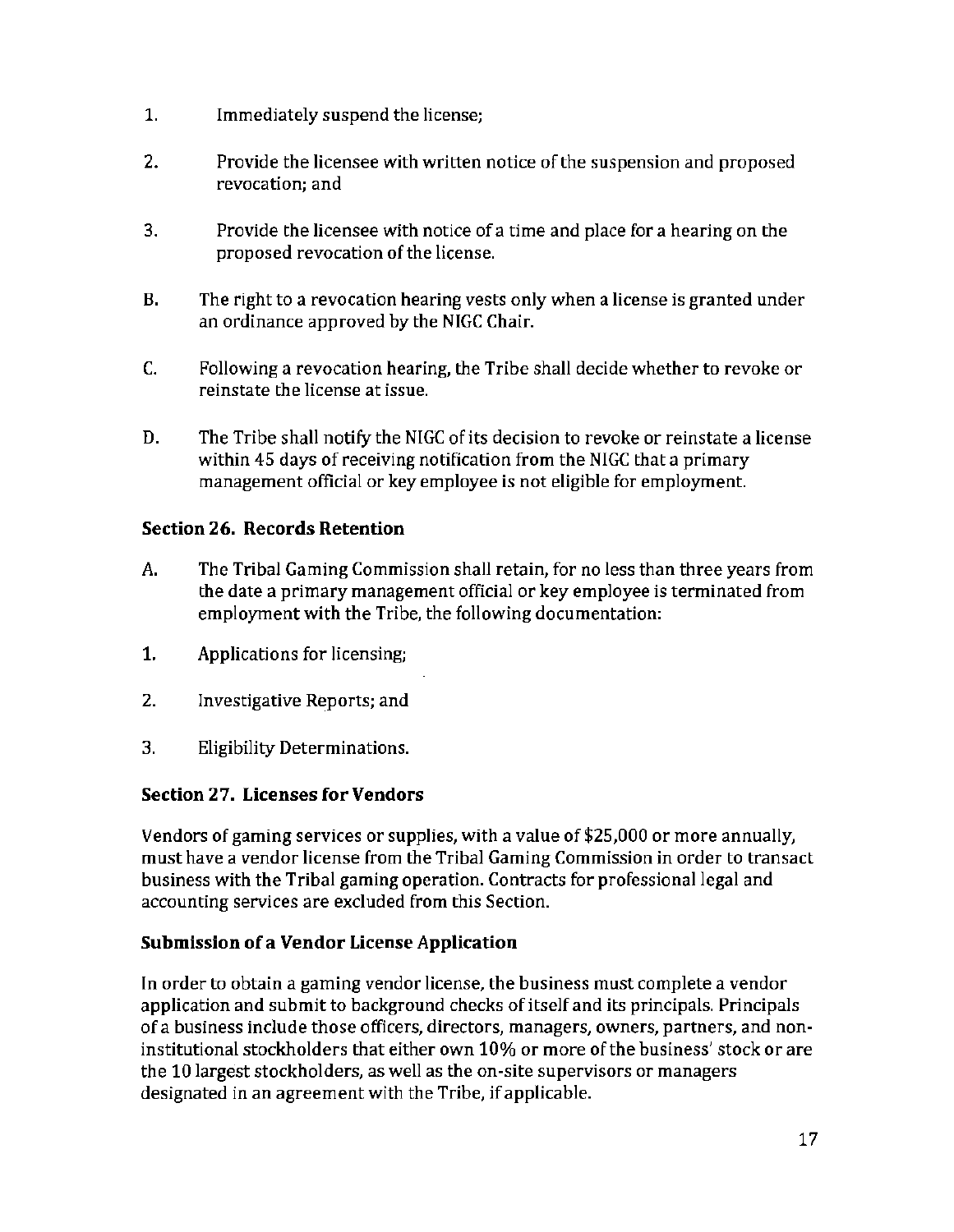# **Contents of the Vendor License Application**

- A. Applications for gaming vendor licenses must include the following:
- 1. Name of business, business address, business telephone number(s), federal tax identification number (or social security number, if a sole proprietorship), main office address (if different from business address), any other names used by the applicant in business, and type of service(s) applicant will provide;
- 2. Whether the applicant is a partnership, corporation, limited liability company, sole proprietorship or other entity;
- 3. If the applicant is a corporation, the state of incorporation and the qualification to do business in the State of South Dakota if the gaming operation is in a different state than the state of incorporation.
- 4. Trade name, other names ever used and names of any wholly owned subsidiaries or other businesses owned by the vendor or its principals;
- 5. General description of the business and its activities;
- 6. Whether the applicant will be investing in, or loaning money to, the gaming operation, and, if so, how much;
- 7. A description of any existing and previous business relationships with the gaming industry generally, including ownership interests in those businesses;
- 8. A list of Indian tribes with which the vendor has an existing or previous business relationship, including ownership, financial or management interests in any non-gaming activity;
- 9. Names, addresses and telephone numbers of three (3) business references with whom the company has regularly done business for the last five (5) years;
- 10. The name and address of any licensing or regulatory agency with which the business has filed an application for a license or permit related to gaming, whether or not such license or permit was granted;
- 11. If the business has ever had a license revoked for any reason, the circumstances involved: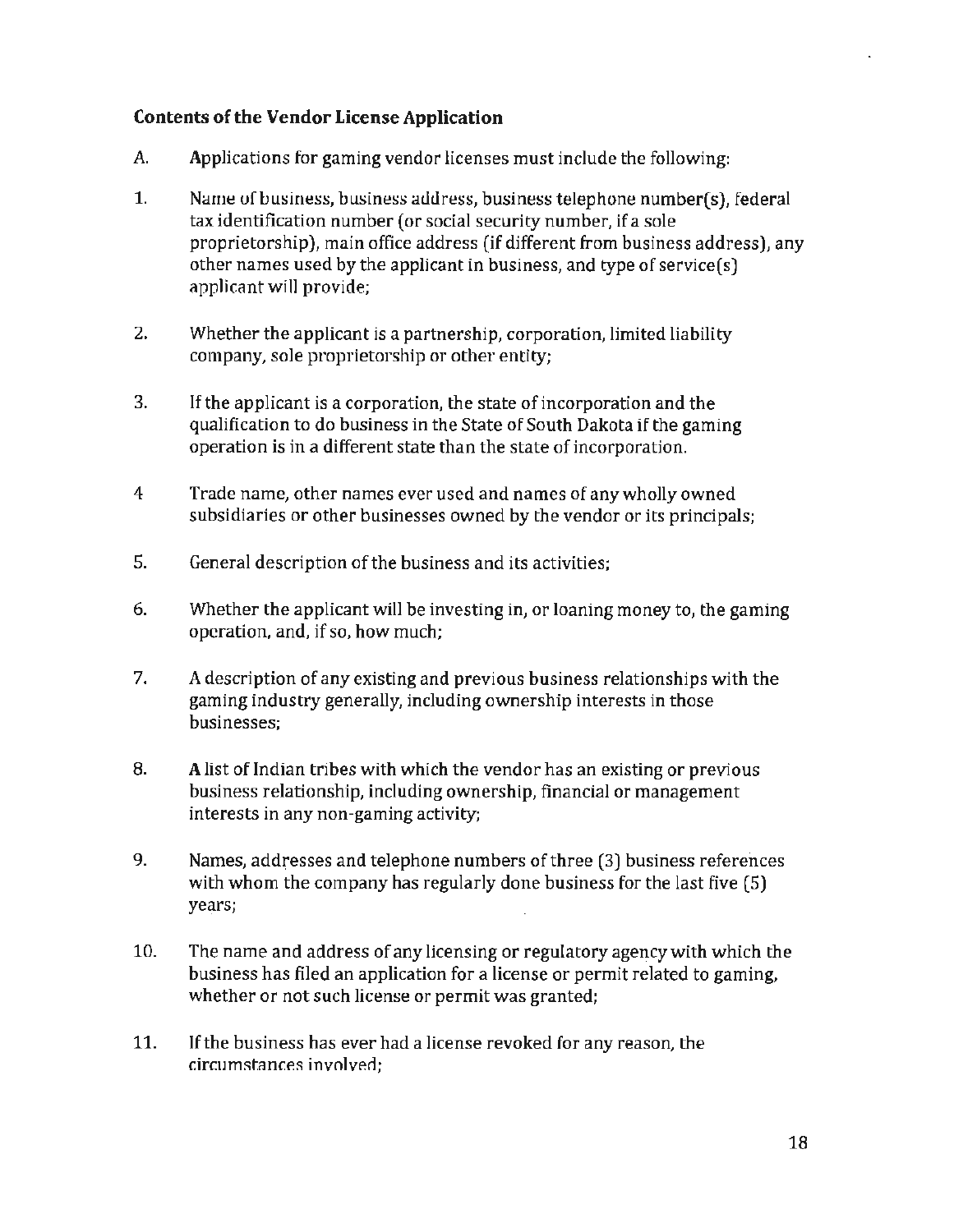- 12. A list of lawsuits to which the business has been a defendant, including the name and address of the court involved, and the date and disposition, if any;
- 13. A list the business' funding sources and any liabilities of \$50,000 or more;28
- 14. A list of the principals of the business, their social security numbers, addresses, telephone numbers, titles, and percentage of ownership in the company; and
- 15. Any further information the Tribe deems relevant.
- B. The following notice shall be placed on the application form for a vendor and its principals:

Inclusion of false or misleading information in the vendor application may be grounds for denial or revocation of the Tribe's vendor license.

C. A vendor may submit to the Tribal Gaming Commission a copy of a recent license application to another jurisdiction if it contains the information listed above. The vendor will be required to submit, in writing; any changes in the information since the other license application was filed, and any information requested by the Tribe not contained in the other application.

# **Section 28. Vendor Background Investigations**

The Tribal Gaming Commission shall employ or otherwise engage an investigator to complete an investigation of a gaming vendor. This investigation shall include, at a minimum, the following steps:

- A. Verification of the vendor's business' incorporation status and qualifications to do business in the state where the gaming operation is located;
- B. Obtaining a business credit report, if available, and conducting a Better Business Bureau check on the vendor;
- C. Conducting a check of the vendor's business' credit history;
- D. Calling and questioning each of the references listed in the vendor application; and
- E. Conducting an investigation of the principals of the vendor's business, including facilitating a criminal history check, obtaining criminal history check results, obtaining a credit report, and interviewing the personal references listed.